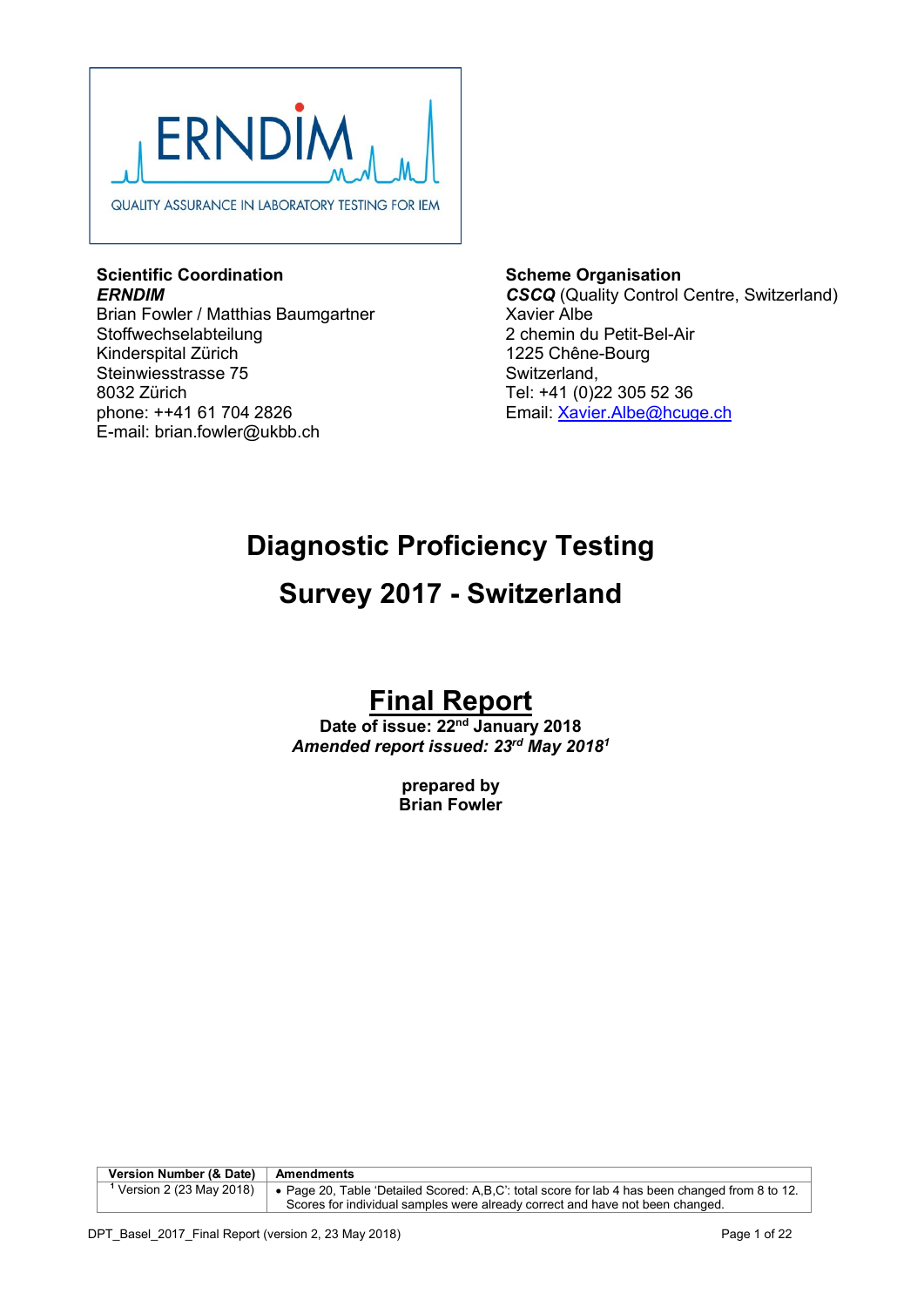# **1. Geographical distribution of participants**

In 2017, 21 laboratories from 11 countries subscribed to the scheme. All laboratories submitted results for both sample batches.

| Country     | <b>Number of participants</b> |
|-------------|-------------------------------|
| Australia   | 2                             |
| Austria     | 2                             |
| Canada      | 3                             |
| China       | 1                             |
| Estonia     | 1                             |
| France      | 1                             |
| Germany     | 3                             |
| Norway      | 1                             |
| Sweden      | 2                             |
| Switzerland |                               |
| USA         |                               |

# **2. Samples and Shipment**

The samples have been heat-treated. They were pre-analysed in our institute after 3 days incubation at ambient temperature (to mimic possible changes that might arise during transport). In all six samples the typical metabolic profiles were preserved after this process. This year, in addition to the common sample and those originating from our own centre, **samples were donated by: K. Ounap, Tartu, Estonia; C.D. Langerhans, Heidelberg, Germany,** to whom we express our gratitude.

# **3. Tests**

Ability to analyse amino acids, organic acids, mucopolysaccharides, oligosaccharides and purines/pyrimidines was required in 2017.

# **4. Schedule of the scheme in 2017**

| Sample distribution                | Feb 1st 2017                     |
|------------------------------------|----------------------------------|
| Start of analysis of Survey 2017/1 | Feb 20th, 2017                   |
| Survey 2017/1 - Results submission | March 13th, 2017                 |
| Survey 2017/1 - Reports on website | May 4 <sup>th</sup> , 2017       |
| Start of analysis of Survey 2017/2 | May 22 <sup>nd</sup> , 2017      |
| Survey 2017/2 - Results submission | June 12th, 2017                  |
| Survey 2017/2 - Reports on website | July 31st, 2017                  |
| Annual meeting of participants     | ERNDIM, Manchester, November 21, |
|                                    | 2017                             |
| <b>Annual Report 2017</b>          | December 2017                    |

We continued to use the evaluation programme to generate individual lab reports and these were made available on the CSCQ website in good time close to the foreseen dates. Feedback on the content and style of these reports is invited.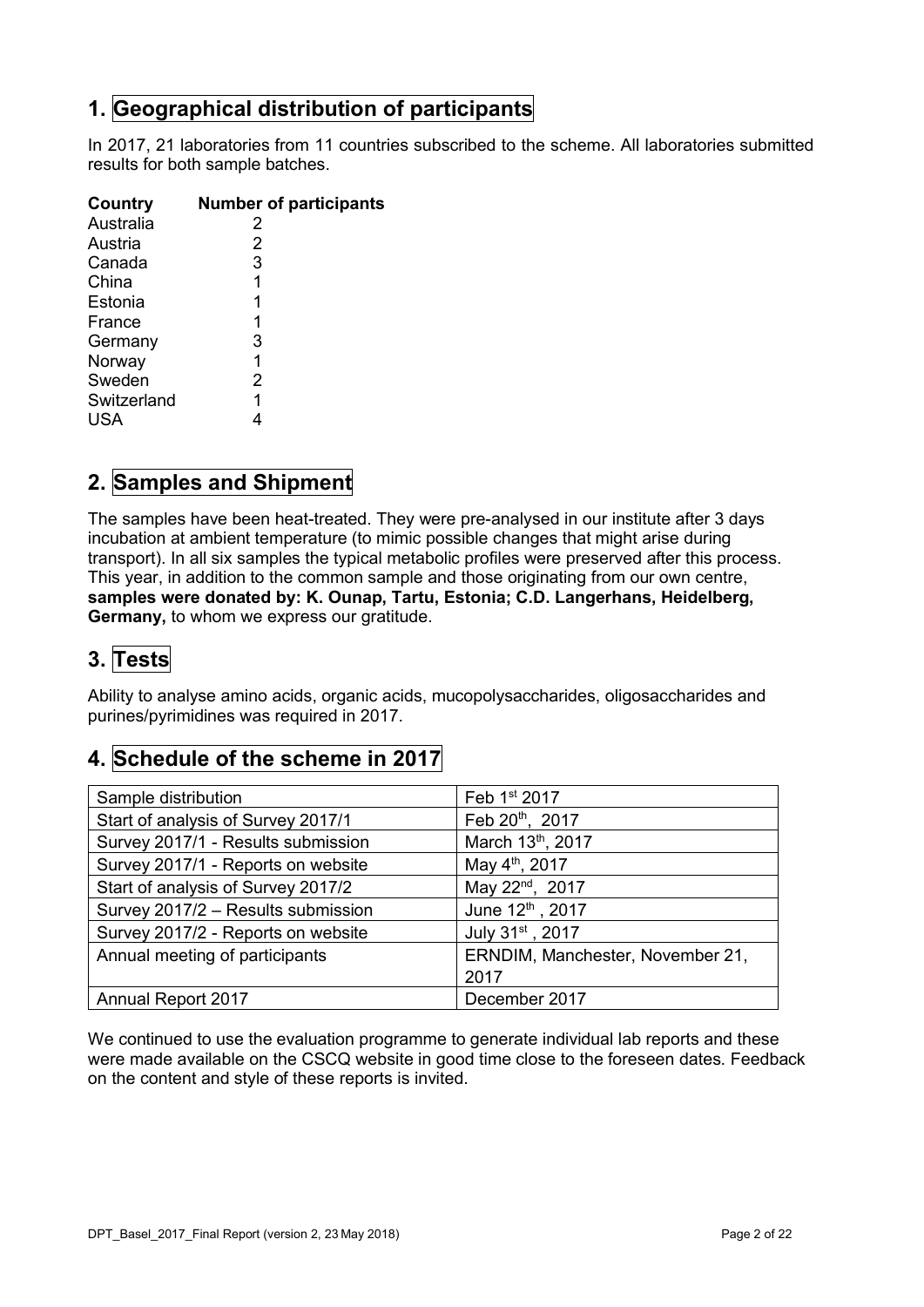# **5. Receipt of samples and results**

### **Receipt of samples**

The urine samples were distributed to participants on **February 6th** at ambient temperature by CSCQ using the courier DHL. Delivery times of samples reported by the courier were all within a maximum of four days although 2 labs reported receipt dates that were several days later, suggesting possible internal delays within the institution.

Specific details regarding your own sample are available on request.

#### **Date of reporting of results**

All labs returned results for both the first and second surveys and by the deadline.

# **6. Scoring system**

**Two criteria** are evaluated: analytical performance, interpretative proficiency including recommendations for further investigations. Due to the large variability in reporting results in various countries, recommendations pertaining to treatment are not evaluated in proficiency testing, however they may be considered by the scheme organisers in evaluating interpretation.

| Analytical performance |                            | Correct results of the appropriate tests  |                  |
|------------------------|----------------------------|-------------------------------------------|------------------|
|                        |                            | Partially correct or non-standard methods | max <sub>2</sub> |
|                        |                            | Unsatisfactory or misleading              |                  |
|                        |                            | Good (diagnosis was established)          |                  |
|                        | Interpretative proficiency | Helpful but incomplete                    | max 2            |
|                        | & Recommendations          | Misleading or wrong diagnosis             |                  |

The **total score** is calculated as a sum of these two criteria. The maximum to be achieved is 4 points per sample. The scores were calculated only for laboratories submitting results.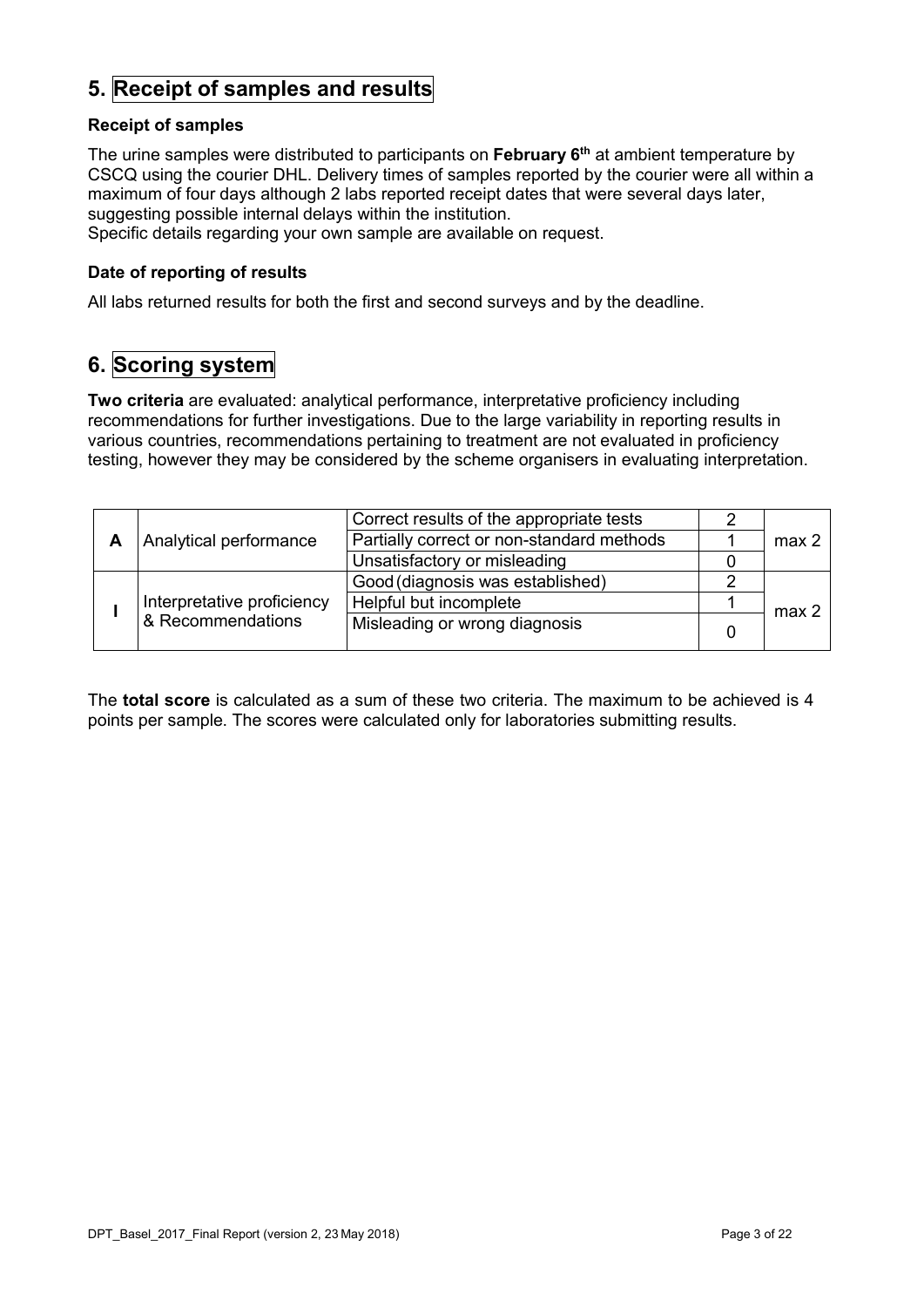# **7. Results of samples and evaluation of reporting**

#### **Sample A**: **Citrullinemia type I (argininosuccinate synthase deficiency), OMIM #603470**

This was the common sample that was distributed to all five DPT schemes**.**

#### **Patient details provided**

*Infant presented at Emergency Department. Febrile, query infection. Sample collected after commencing therapy.*

#### **Further information**

This was a sample taken from a patient who presented at A+E at 3 days of age, febrile - query infection. An ammonia performed on the first sample submitted to the lab gave a result of 542 µmol/L. On the first urine sample the orotic acid was 1800 µmol/mmol creatinine and the citrulline was 1400 µmol/mmol creatinine.

#### **Analytical performance:**

The finding of increased citrulline (21/21 labs) and of increased orotic acid (20/21 labs), each scored with one point was considered correct.

#### **Interpretative proficiency**

The correct diagnosis of citrullinaemia type 1, reported by 20 labs was considered correct (2 points). One lab reported this as the second possible diagnosis and received one point.

#### **Recommendations:**

Appropriate recommendations were: Plasma ammonia; plasma amino acids;; mutation analysis / enzyme assay; specified emergency treatment.

#### **Overall impression:**

Very high proficiency of a straightforward sample. Proficiency: Analytical 98%; Interpretative 98%; Overall 98%.

#### *This sample was considered by the SAB to be eligible for critical error. .No lab qualified for this sample*

#### **Analytical Details**

| <b>Creatinine</b>      |
|------------------------|
| $n = 21$               |
| median= $0.61$         |
| mean = $0.69$          |
| $SD = 0.21$            |
| min, max= [0.48, 2.70] |

**pH** n=10 median= 5.00 mean= 5.25 SD= 0.18 min, max= [5.00, 6.00]

**Spot tests**  Glucose:  $+$  (n=4)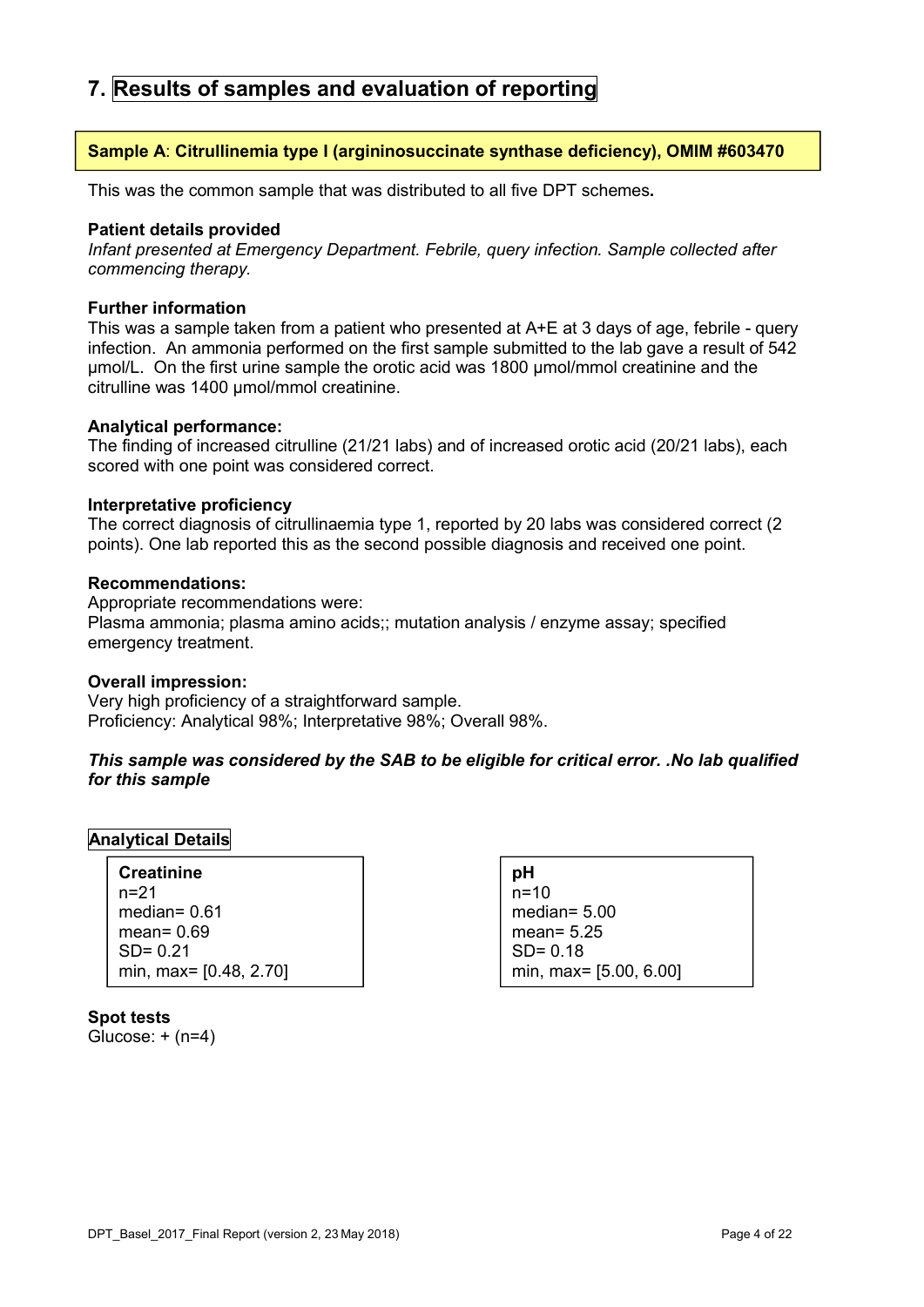### **Sample A: contd.**

#### **Amino Acid Analysis**

|                     | . . | points |
|---------------------|-----|--------|
| Citrulline increase | . . |        |

| <b>Citrulline</b>            | <b>Arginine</b> |                           |
|------------------------------|-----------------|---------------------------|
| $n = 20$                     | $n=9$           |                           |
| median= 11505.00             | median= $64.70$ |                           |
| mean= 12338.75               | mean= 69.85     |                           |
| $SD = 6748.53$               | $SD = 16.06$    |                           |
| min, max= [129.34, 23468.30] |                 | min, max= [50.00, 106.70] |

#### **Organic Acid, Purine/ Pyrimidine analysis**

|             | n<br>. .     | points |
|-------------|--------------|--------|
| Orotic acid | $\sim$<br>∠∪ |        |

| Orotic acid (Organic acids)<br>$n=7$ | <b>Orotic acid (Purine/Pyrimidines)</b><br>$n=5$ |
|--------------------------------------|--------------------------------------------------|
| median= $75.00$                      | median= $222.00$                                 |
| mean= $65.10$                        | mean= $254.00$                                   |
| $SD = 25.88$                         | $SD = 178.03$                                    |
| min, max= [27.70, 106.00]            | min, max= [11.00, 465.00]                        |

## **Interpretation**

|                                                | <b>Points</b> |
|------------------------------------------------|---------------|
| Citrullinaemia type 1                          |               |
| OTC and Citrullinaemia as second diagnosis (1) |               |

Full details of the results of this common sample are to be found on the ERNDIM website with the following link:

http://www.erndim.org/store/docs/2017DPTcommonsample-Joan-HESUCABA615035-21-12- 2017.pdf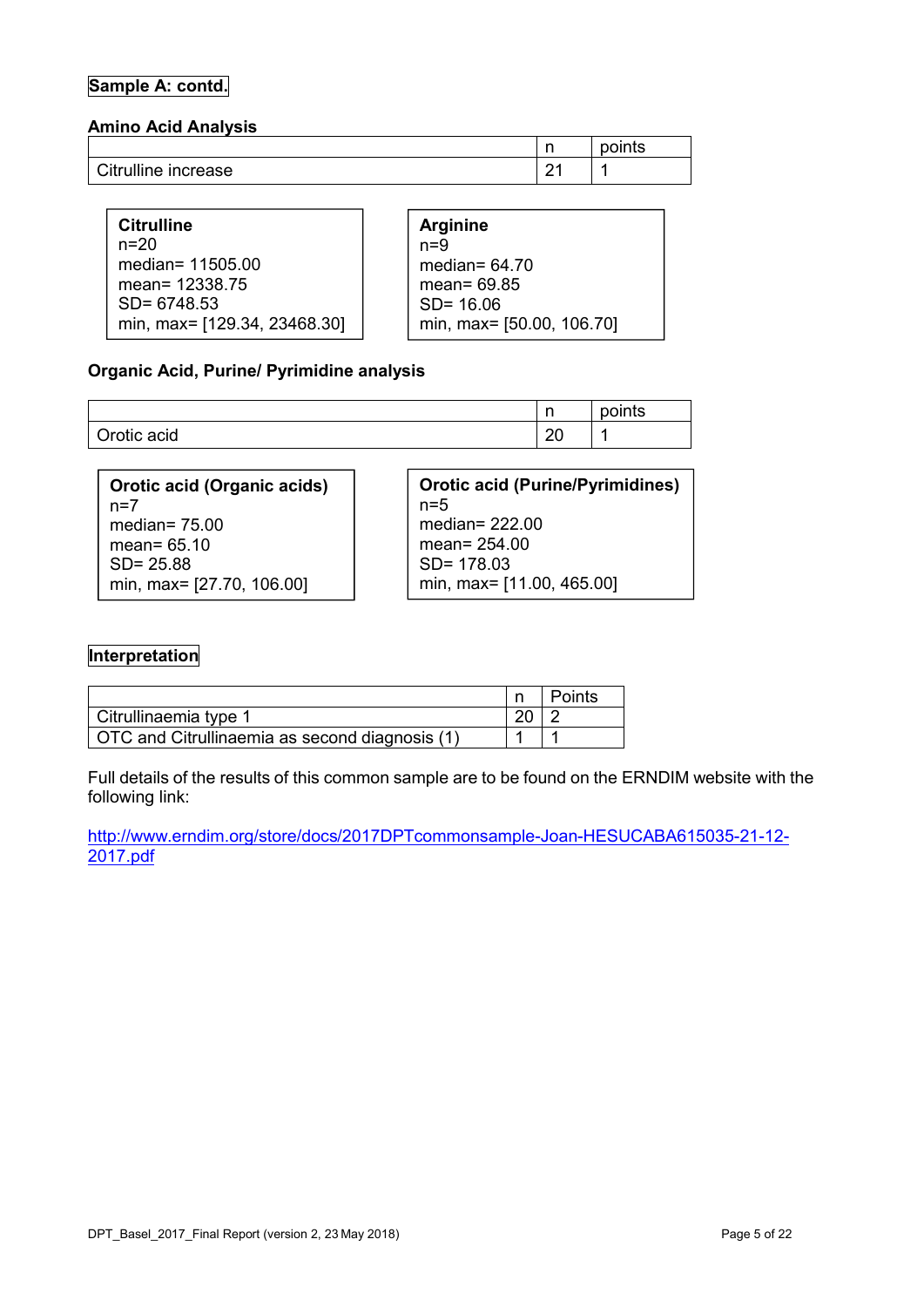#### **Sample B: Mevalonic aciduria due to mevalonate kinase deficiency, OMIM #610377**

#### **Patient details provided:**

*Male child ill at 19 months with fever and cough, developmental delay, subsequently neurological abnormalities noticed. Urine collected at age of three on treatment..*

#### **Further information**

Male child ill at 19 months with fever and cough (bacterial pneumonia diagnosed), increased ASAT, ALAT and CK. Subsequently regression in motor development, not walking, lack of head control. At 2y 3m muscular hypotonia, ataxia and tremor noticed. Suspicion of an autoimmune disorder led to treatment with prednisolone with positive effect. Gene panel testing revealed two heterozygous mutations of the MVK gene. Concurrent organic acid analysis revealed mevalonic aciduria (7203 mmol/mol creatinine). Urine collected at age of three on treatment.

#### **Analytical performance***:*

The finding of increased mevalonic acid and/or mevalonolactone was key and scored with 2 points (21/21 labs).

#### **Interpretative proficiency:**

The correct diagnosis of mevalonate kinase deficiency was correct and scored with two points (21/21 labs).

#### **Recommendations:**

Appropriate ones given were: Repeat MVA measurement (n=3); ule out MA-HIDS / IgD, IgA (n=8); enzyme assay (n=10); mutation analysis (n=19).

#### **Overall impression**

Excellent performance with 100% efficiency.

#### *This was considered by the SAB to be eligible for critical error. No lab qualified for this sample*

#### **Analytical Details**

| <b>Creatinine</b>      |
|------------------------|
| $n = 20$               |
| median= $1.21$         |
| mean= $1.20$           |
| $SD = 0$               |
| min, max= [1.07, 1.33] |

**pH** n=10 median= 6.00 mean= 6.00 SD= 0.00 min, max= [6.00, 6.00]

**Spot tests**  All negative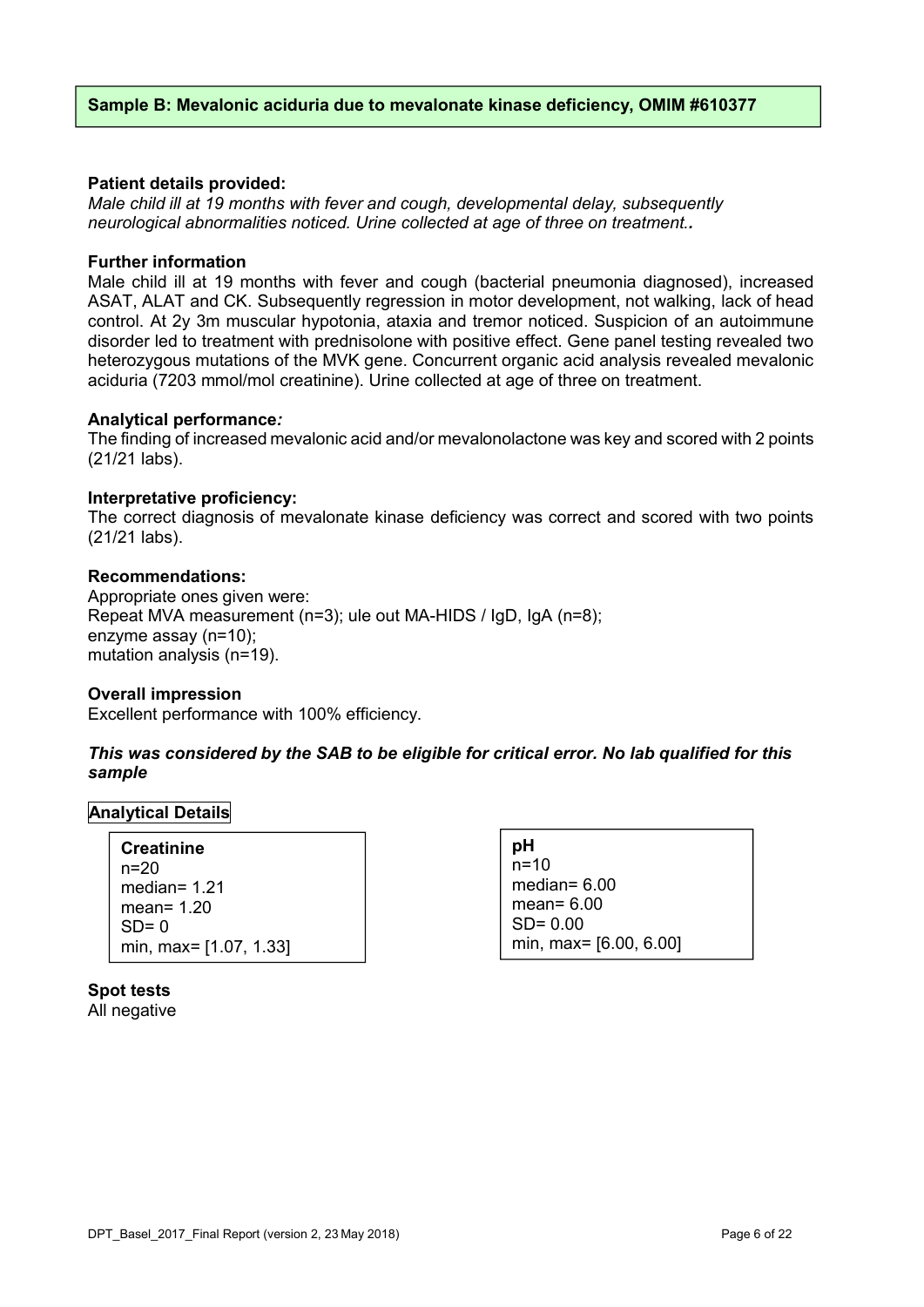# **Sample B: contd.**

## **Organic acid analysis**

|                                                | points |
|------------------------------------------------|--------|
| l Mevalonic acid / mevalonate lactone elevated |        |

| <b>Mevalonolactone</b><br>$n = 6$ | Me<br>$n=0$ |
|-----------------------------------|-------------|
| median= 11128.00                  | me          |
| mean= 18359.35                    | me          |
| $SD = 20086.43$                   | .SD         |
| min, max= [0.12, 55403.00]        |             |

| Mevalonic acid             |
|----------------------------|
| n=6                        |
| median= 3345.00            |
| mean= 3212.52              |
| SD= 2801.94                |
| min, max= [15.16, 7971.00] |

## **Interpretation**

|                              | 1 L J |
|------------------------------|-------|
| Mevalonate kinase deficiency |       |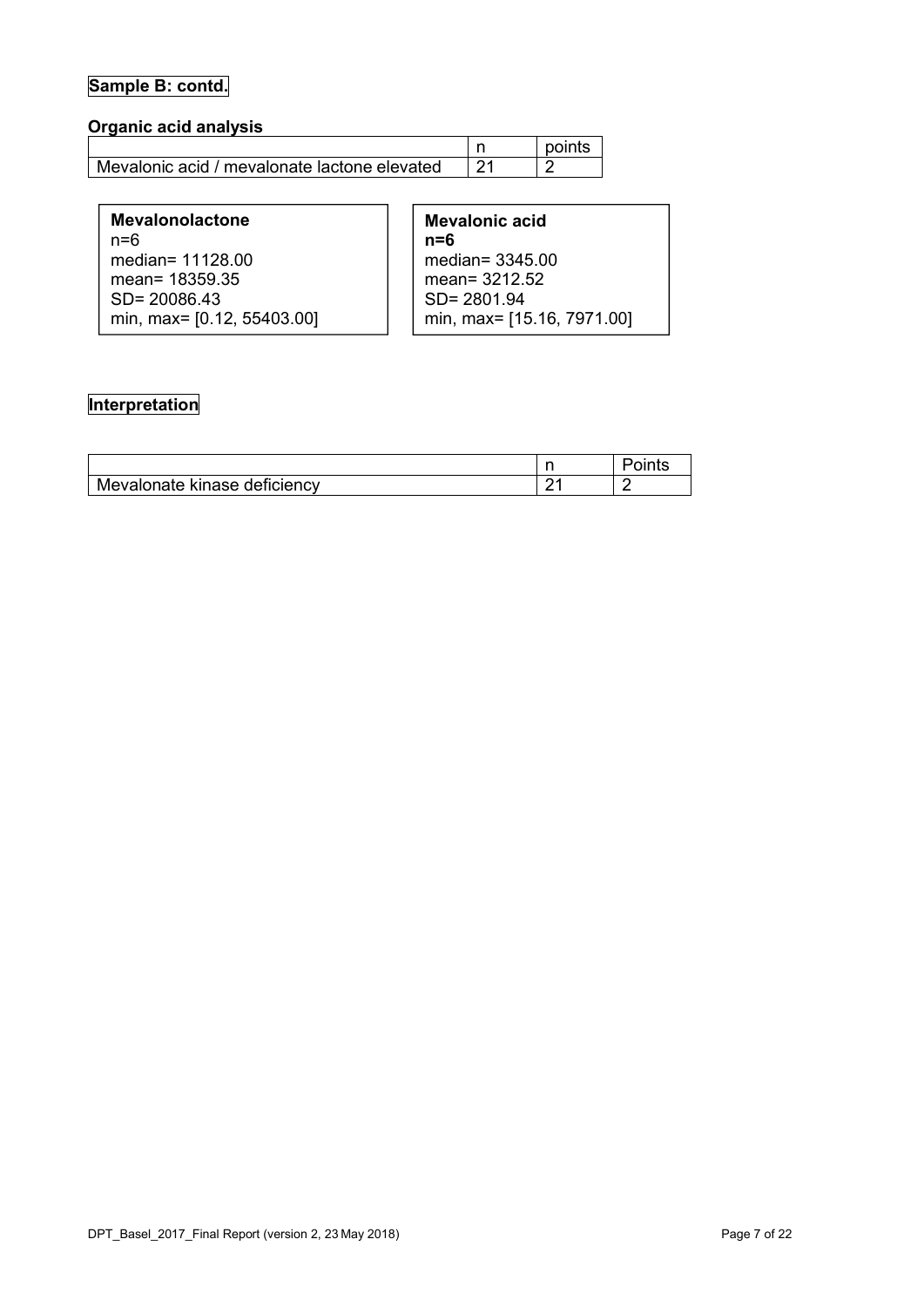#### **Sample C: Adenine phosphoribosyltransferase deficiency (APRTD); OMIM #614723**

#### **Patient details provided:**

*A 30 year old female with kidney and urinary stones. Urine collected at 33 years off treatment.*

#### **Further information**

High levels of dihydroxy adenine found repeatedly which after starting allopurinol treatment fell dramatically (almost 10 fold). Over the last year she had to stop the treatment due to pregnancy when dihydroxy adenine was again very high. Urine collected at 33 years off treatment

#### **Analytical performance***:*

The diagnosis relies on performing purine/pyrimidine analysis which was done by 15 labs. The key abnormality is the finding of increased 2,8, dihydroxy adenine and/or adenine, scored with 2 points (9/21 labs). One lab identified crystals suggestive of 2,8, dihydroxy adenine, scored with two points.

#### **Interpretative proficiency:**

The correct diagnosis is Adenine phosphoribosyltransferase deficiency (two points), correctly identified by 10 labs.

Recommendation to perform the correct analysis or to exclude APRT deficiency was scored with one point (6 labs).

#### **Recommendations:**

Following were given:

Repeat P/P analysis (n=4); Perform a test (P & P/ APRT / stone analysis) if not done (n=13); enzyme assay (n=6); mutation analysis (n=9); allopurinol treatment (n=4).

#### **Overall impression**

Overall proficiency of about 50% points to need to carry out or improve purine and pyrimidine analysis, especially since a few labs performed P/P analysis without detecting the key metabolite.

#### *This was considered to be an educational sample, scores not to be taken into account in evaluating overall performance and therefore not to be eligible for critical error.*

#### **Analytical Details**

| <b>Creatinine</b>      |
|------------------------|
| $n = 20$               |
| median= $4.43$         |
| mean = $4.38$          |
| $SD = 0.08$            |
| min, max= [3.50, 4.71] |

#### **Spot tests**

Nitrites:  $+(n=4)$ ,  $++ (n=2)$ ,  $++ (n=1)$ .

| рH                     |
|------------------------|
| $n=10$                 |
| median= $6.00$         |
| mean= $6.15$           |
| $SD = 0.11$            |
| min, max= [6.00, 7.00] |
|                        |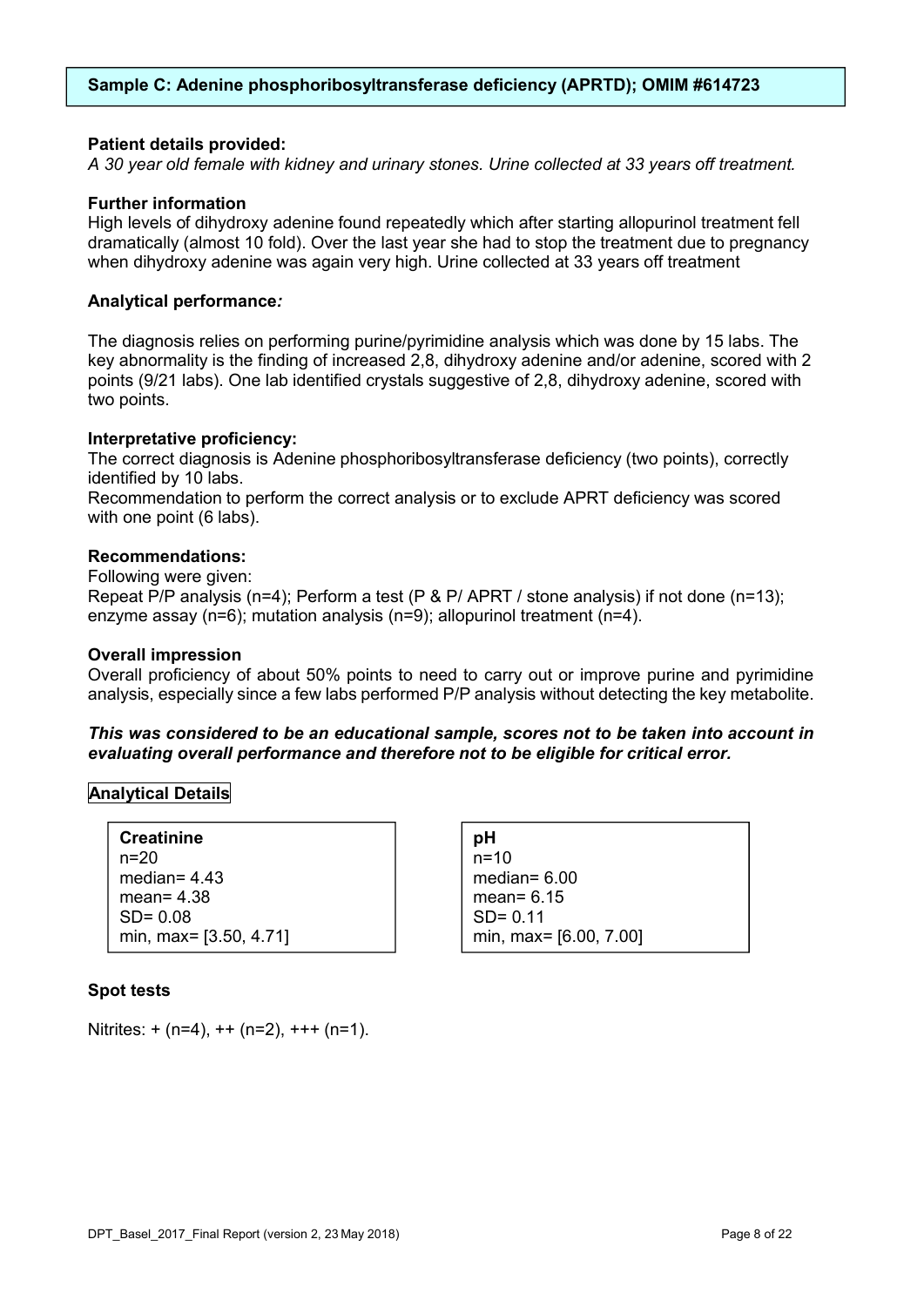## **Sample C: contd.**

## **Purine / pyrimidine analysis (15 labs)**

|                                                 | points |
|-------------------------------------------------|--------|
| Increased 2,8, dihydroxy adenine and/or adenine |        |
| Crystals suggesting 2,8, dihydroxy adenine      |        |
| No abnormality                                  |        |

| 2,8-dihydroxyadenine      |  |
|---------------------------|--|
| $n=2$                     |  |
| median= 118.90            |  |
| mean= 118.90              |  |
| $SD = 98.90$              |  |
| min, max= [20.00, 217.80] |  |

**Adenine** n=6 median= 6.40 mean= 6.22 SD= 1.24 min, max= [4.00, 8.00]]

**Uric acid** was reported as low by 2, normal by 3 labs and elevated by one.

## **Interpretation**

|                                                              |    | Points |
|--------------------------------------------------------------|----|--------|
| Adenine phosphoribosyltransferase deficiency                 | 10 | n      |
| Recommendation to perform the correct analysis or to exclude | 6  |        |
| <b>APRT</b> deficiency                                       |    |        |
| Other IEM                                                    |    |        |
| No evidence of metabolic disorder                            |    |        |
| No diagnosis given                                           |    |        |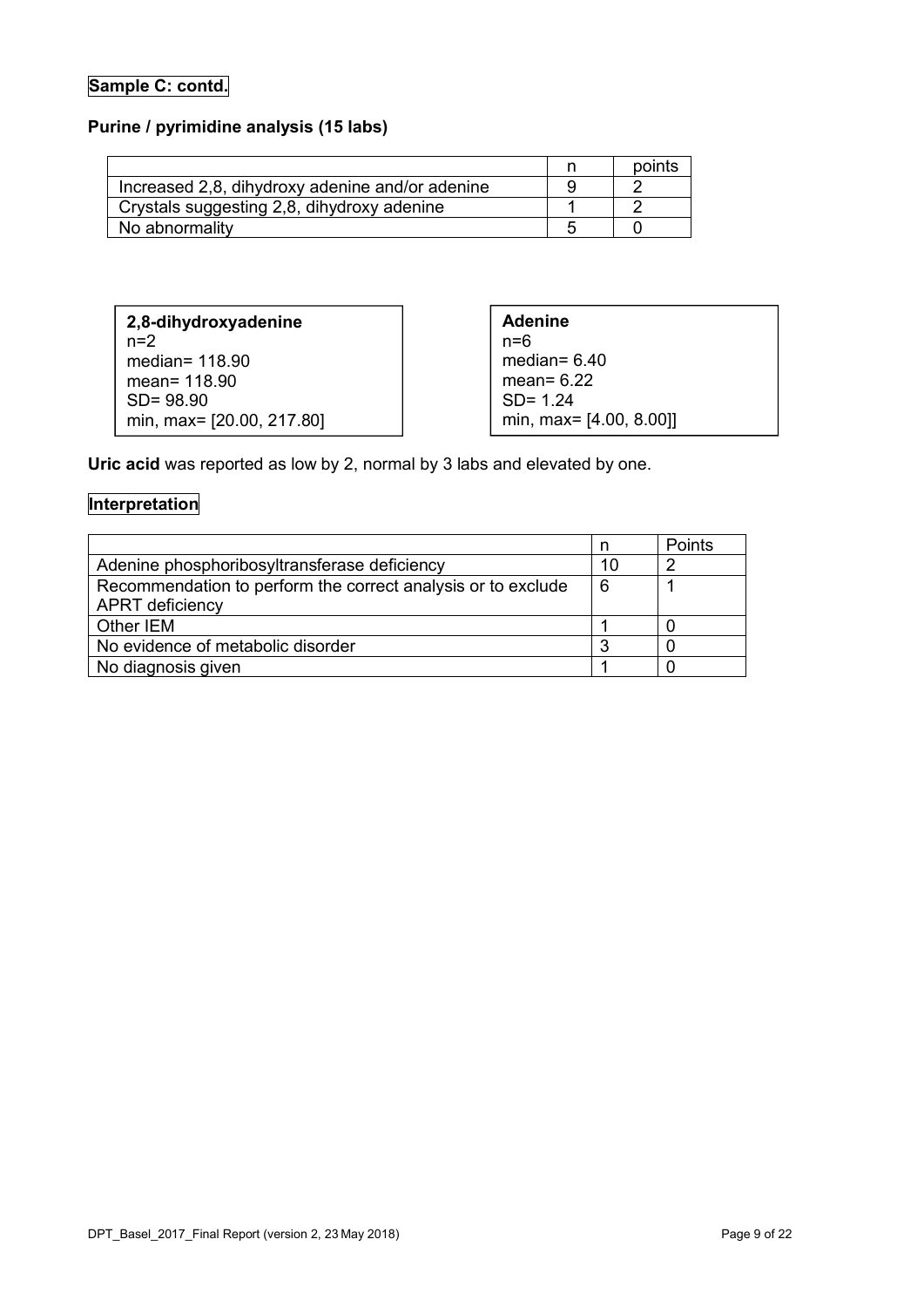# Purine / Pyrimidine Analysis – Tandem MS

# **2,8 – Dihydroxyadenine**

STD 50 µM

## **Healthy Control**

**DPT 2017 C** 



# **Adenine**



# **No detection of oxopurinol or allupurinol**.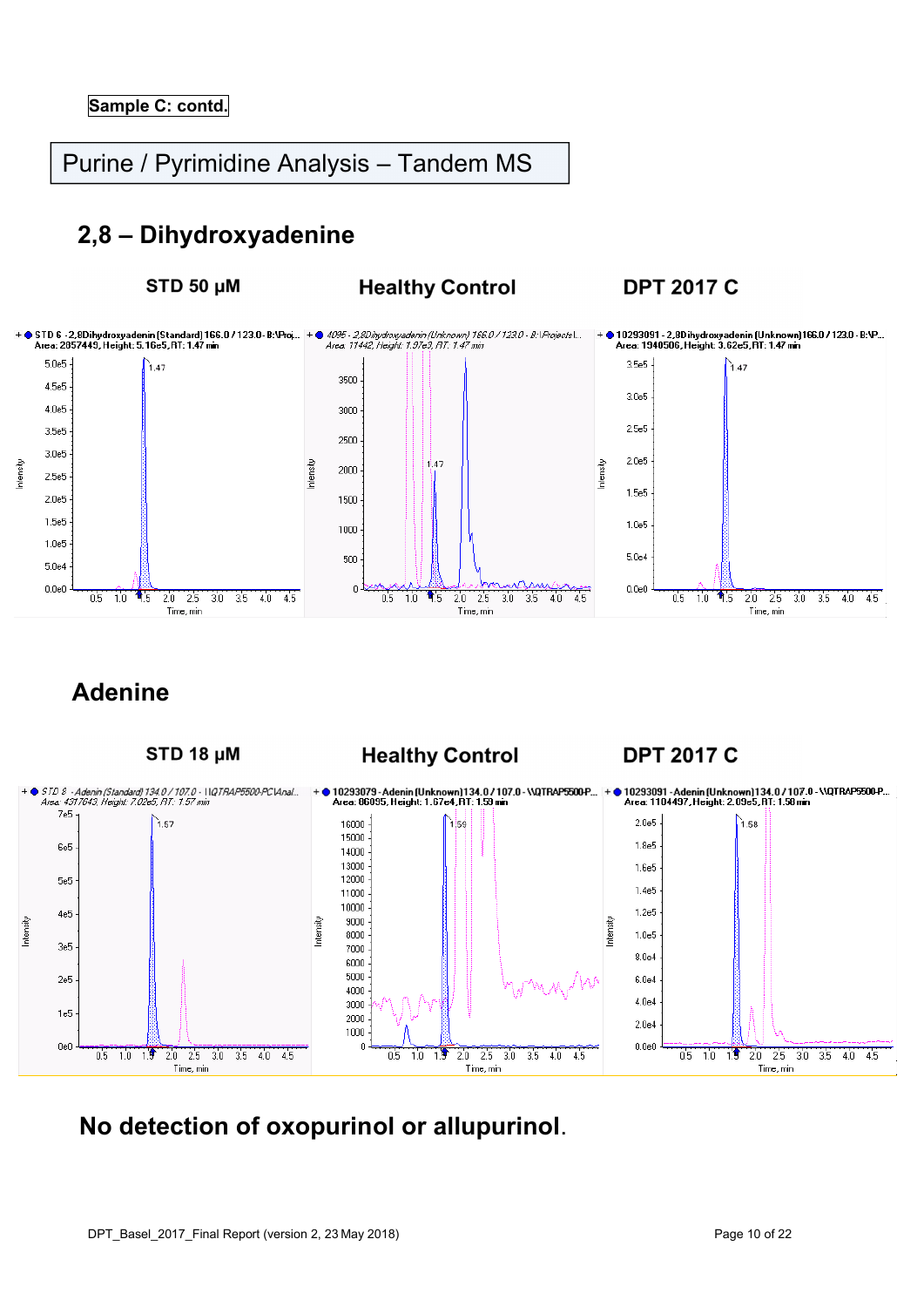#### **Patient details provided:**

*Two month old male child with heart failure following operation. On non-specific treatment.*

#### **Further information**

This male infant had been in the intensive care unit following a corrective heart operation due to heart failure (hypoplastic left ventricle). There was no suspicion of, or evidence for an inherited metabolic disorder. However management had included parenteral nutrition leading to a very prominent increased excretion of N-acetyl tyrosine which should be easy to identify in organic acid analysis by GC-MS.

#### **Analytical performance:**

Scoring of this sample was not straightforward and is therefore only provisional. Organic acid analysis was performed by all labs, 16 reported elevated N-acetyltyrosine (2 points). Three labs reported a normal result, one "mild pyruvic aciduria" and one mentioned unknown peaks. In addition 17 labs reported elevated GAG excretion, 4 labs did not perform this analysis. The five labs that did not report N-acetyltyrosine received one point for increased GAG excretion. Based on this scoring strategy overall analytical proficiency was 88%.

#### **Interpretative proficiency:**

The correct interpretation was considered to be no inborn error with elevated N-acetyltyrosine of exogenous origin, scored with two points (9 labs).

Analysis of GAGs by electrophoresis revealed no specific pattern suggestive of a particular MPS disorder. Thus follow up of this finding without indicating a specific MPS disorder received one point (8 labs). Over interpretation by diagnosis of a particular MPS disorder(s) received no point (1 lab) as did diagnosis of any other disorder (3 labs). Overall interpretative proficiency was 62%

#### **Overall impression:**

The sample was somewhat complex due to the non-specific elevation of GAG excretion. Nevertheless many labs correctly concluded no IEM but elevated N-acetyltyrosine of no consequence. Some labs over interpreted the GAG analysis which was possibly related to heparin treated as mentioned by a few labs. Finally the reliability of GAG quantitation in such a dilute sample must be questioned.

#### **Recommendations:**

The following were considered to be appropriate: Questioning nutritional history and clinical features; If correct diagnosis no follow up needed; Repeat GAG analysis / or fractionation of GAGs, if not already performed; Detailed enzyme /specific or general gene analysis should not be recommended.

#### *This sample was considered by the SAB not to be eligible for critical error.*

#### **Analytical Details**

| <b>Creatinine</b>      |  |
|------------------------|--|
| n=21                   |  |
| median= $0.60$         |  |
| mean= $0.59$           |  |
| $SD = 0$               |  |
| min, max= [0.49, 0.65] |  |

| рH                     |
|------------------------|
| $n = 11$               |
| median= $6.00$         |
| mean= $5.59$           |
| $SD = 0.24$            |
| min, max= [5.00, 6.00] |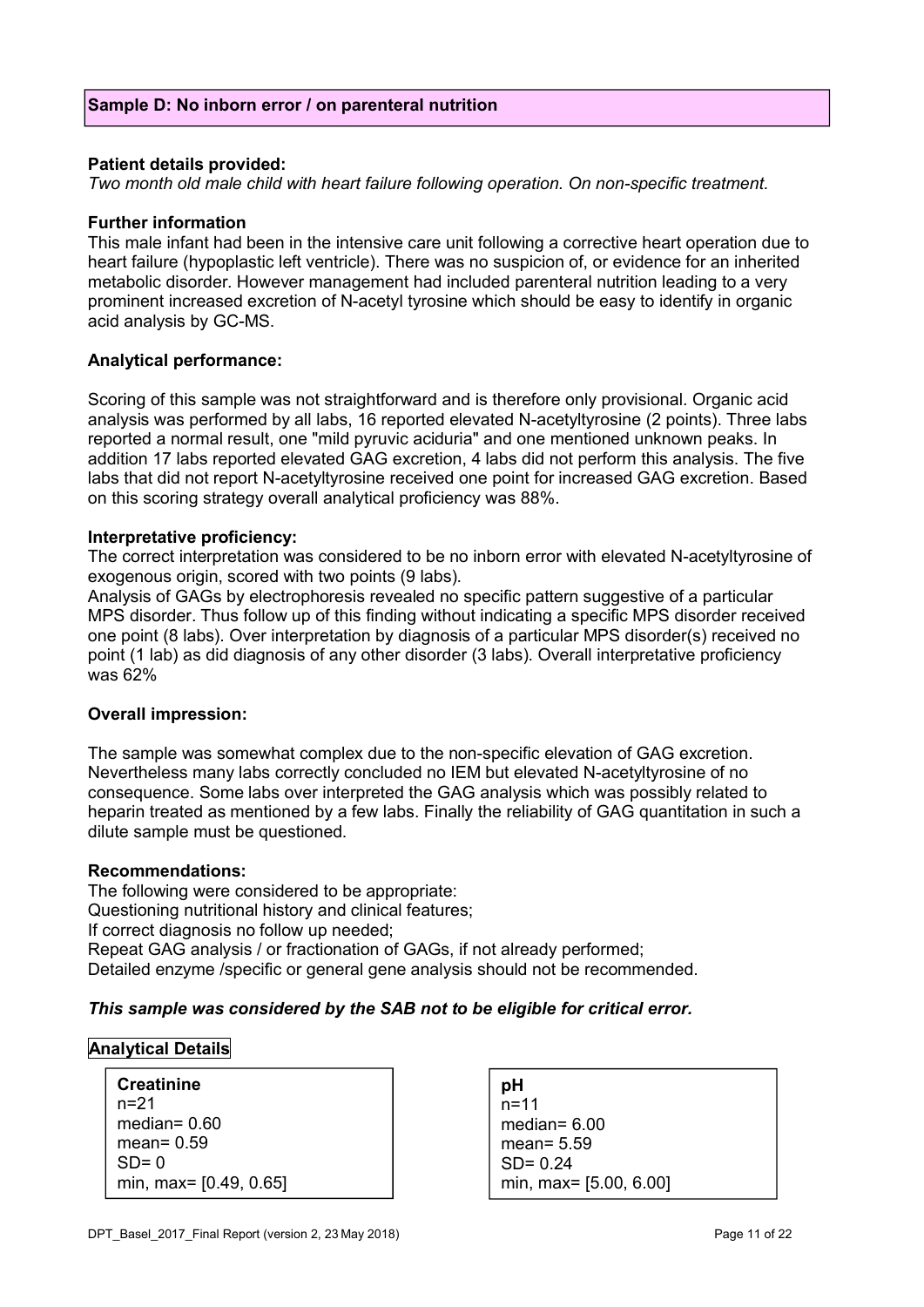## **Sample D: contd.**

#### **Spot tests**

All negative except positive "sulphides" reported by one lab.

#### **Organic Acid Analysis (**n= 21)

|                                          | points |
|------------------------------------------|--------|
| N-acetyltyrosine                         |        |
| MPS increased (without N-acetyltyrosine) |        |
| Normal /pyruvate / unknown peaks         |        |

**N-acetyltyrosine** n=3 median= 1132.00 mean= 1244.33 SD= 868.71 min, max= [241.00, 2360.00]

#### **Interpretation**

|                                                                | Points |
|----------------------------------------------------------------|--------|
| No inborn error, elevated N-acetyltyrosine of exogenous origin |        |
| MPS disorder not specified                                     |        |
| Specified MPS disorder(s)                                      |        |
| any other disorder                                             |        |

# **GAG electrophoresis**

Date of Analysis: 04.07.2017 Operator: MT

Patient 1: DPT 2017 (Brian Fowler), 6 Mths old

Creat. 0.6 mmol/L



DMB-115 mg/mmol Crea Control upper limit 60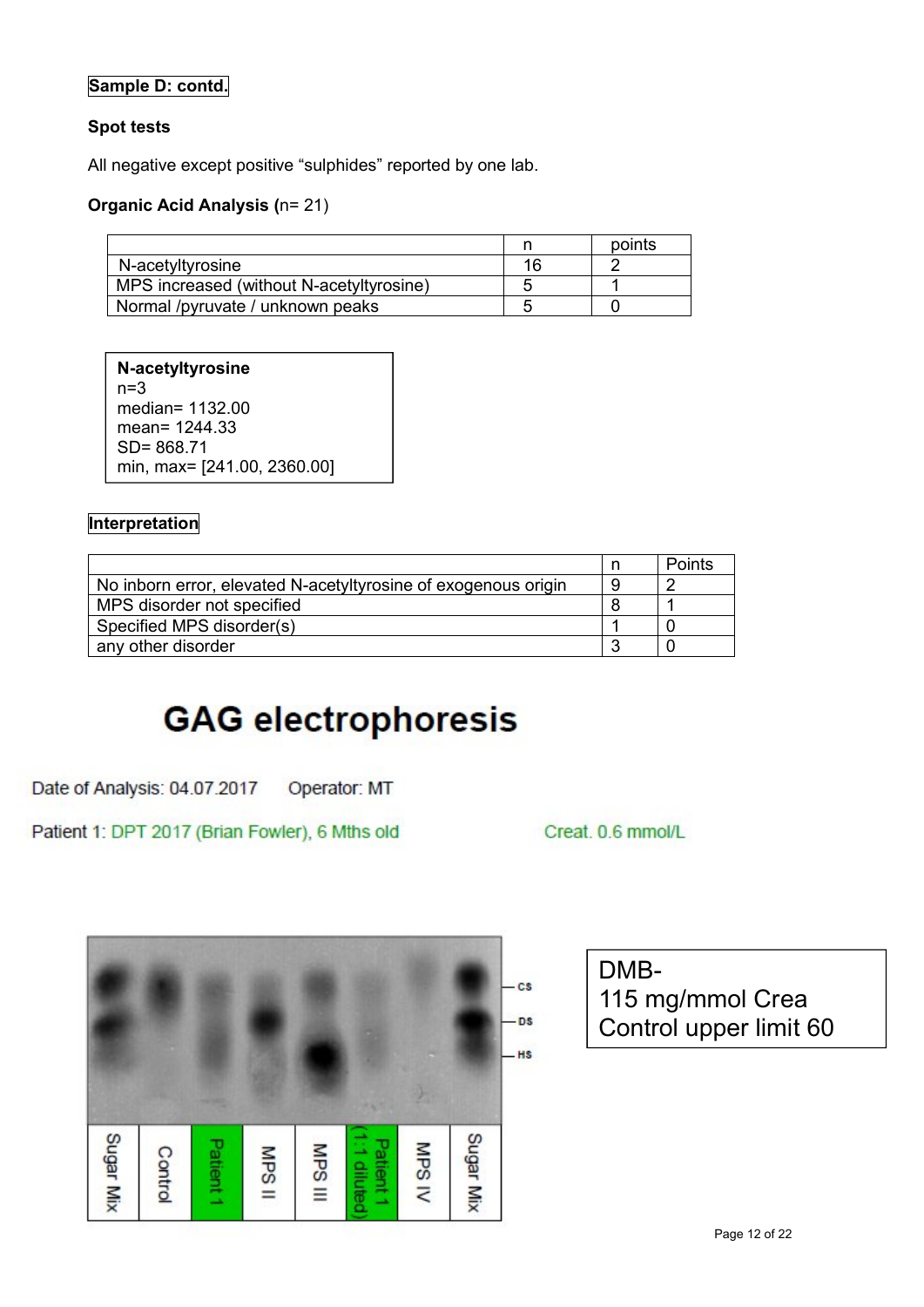#### **Sample D: contd.**

# Organic Acids-GCMS



Volh #3851 RT: 46.55 AV: 1 SB: 13 40.94-40.98 43.23-43.28 NL: 9.20E7 li ms [50.00-650.00]

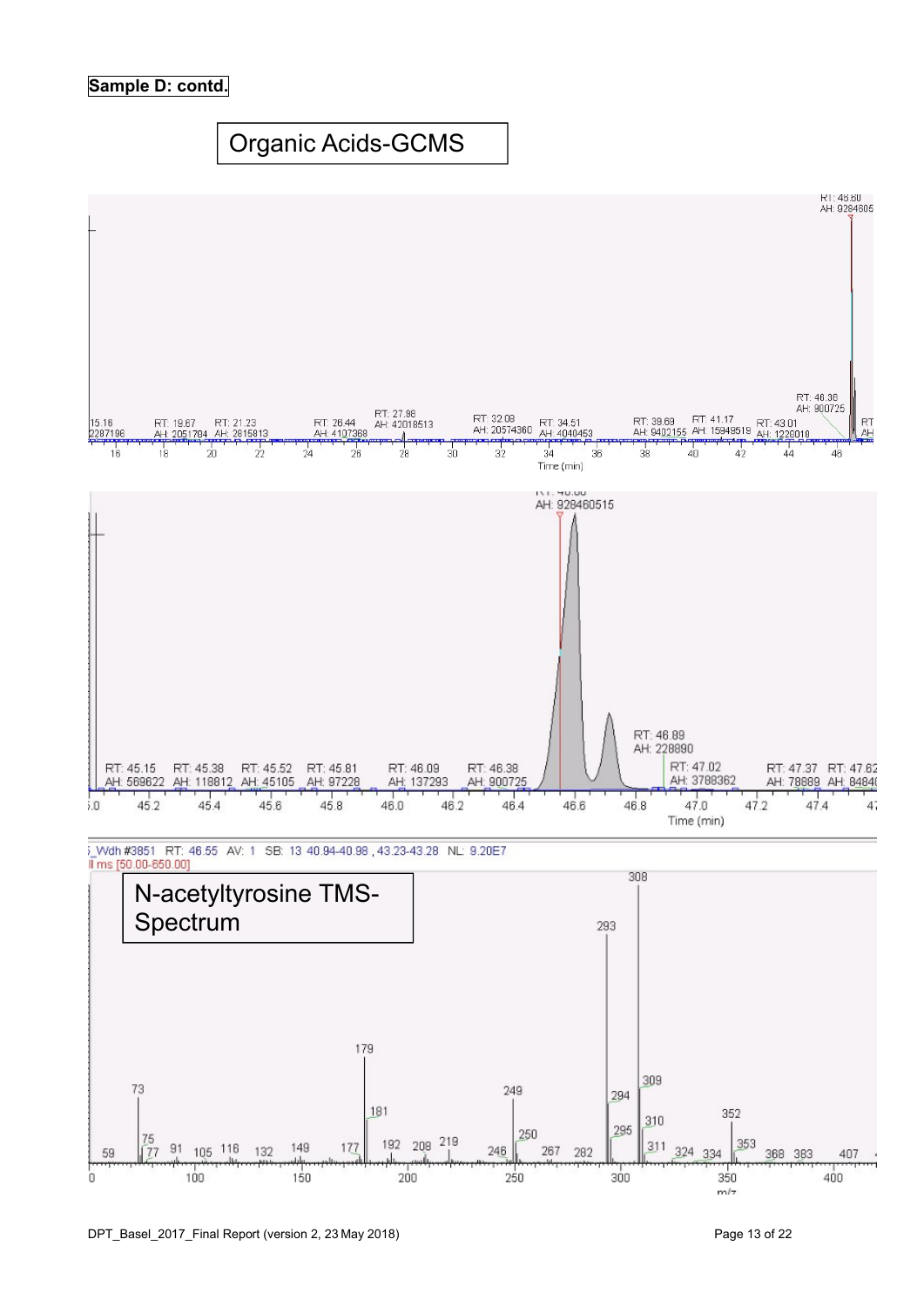#### **Patient details provided:**

*Male child with developmental delay and skin rash at 2 years of age. Sample collected at 5 years no treatment*

#### **Further information**

Initially we had not been allowed to see clinical details of the patient but the first sample was received at the age of two years for CDG analysis. The details quoted for this sample are certainly reminiscent of the typical symptoms of prolidase deficiency, namely skin lesions (ulcerations), mild intellectual disability and frequent infections.

Subsequently we received the following details about the child. The child had frequent infections, hepatosplenomegaly with elevated transaminases, pancytopenia and vasculitis from the age of one and half years. An inflammatory syndrome such as hemophagocytic lymphohistiocytosis was suspected. Prolidase deficiency was confirmed by molecular genetic analysis.

#### **Analytical performance***:*

Dipeptides / iminopeptides pointing to the conclusion of prolidase deficiency was reported by 11 labs (2 points). Unknown or interfering peaks was reported by 4 labs, scored with one point. Increase of some individual amino acids (3 labs) or a normal amino acid pattern (3 labs) was scored with no points.

#### **Interpretative performance:**

Prolidase deficiency was correctly diagnosed by 11 labs (2 points). Further investigation by follow up with repeat amino acid analysis was considered by 7 labs (1 point).

#### **Recommendations:**

Confirmation of urine amino acid abnormality (4), analysis of the PEPD gene (9), prolidase assay (4) were correctly recommended. Biotinidase assay (2 labs) was not considered to be correct.

#### **Overall impression:**

Overall proficiency was moderate at 65%

#### *The SAB considered that this sample was not eligible for critical error due to the low overall proficiency.*

#### **Analytical Details**

| <b>Creatinine</b>       |
|-------------------------|
| n=21                    |
| median= $3.98$          |
| mean= $3.92$            |
| $SD = 0.05$             |
| min, max= [3.33, 4.27]] |

#### **pH** n=11 median= 7.00 mean= 6.77 SD= 0.11 min, max= [6.00, 7.00]

#### **Spot tests:**

Glucose,  $+ (n=4)$ ,  $++ (n=1)$ Protein, trace (n=2) Reducing subs, trace (n=1)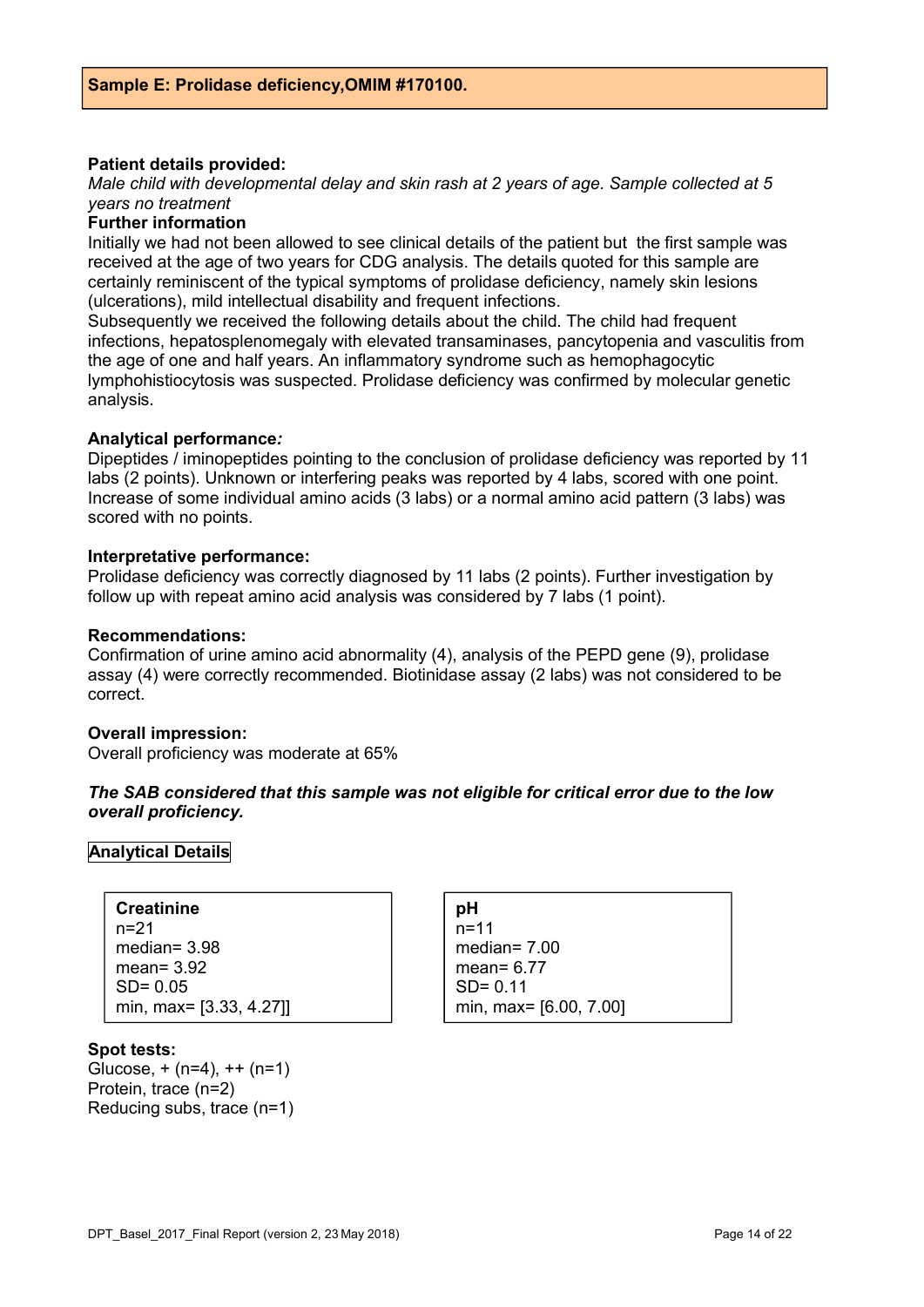## **Sample E: contd.**

## **Amino acid analysis (**n= 21)

|                                                             | n | points |
|-------------------------------------------------------------|---|--------|
| Dipeptides / iminopeptides pointing to prolidase deficiency |   |        |
| Unknown or interfering peaks                                |   |        |
| increased individual amino acids                            |   |        |
| normal amino acid pattern                                   |   |        |

| <b>Glycylproline</b>       |
|----------------------------|
| $n=2$                      |
| median= $598.00$           |
| mean = $598.00$            |
| $SD = 326.00$              |
| min, max= [272.00, 924.00] |

## **Interpretation**

|                               | ⊇oints |
|-------------------------------|--------|
| Prolidase deficiency          |        |
| Amino acid analysis follow up |        |
| No diagnosis/recommendation   |        |

# Amino Acids – Ion-Exchange



For full description of retention times of proline dipeptides see: Ferreira CR and Cusman-Ozog K, JIMD Reports, DOI 10.1007/8904\_2016\_552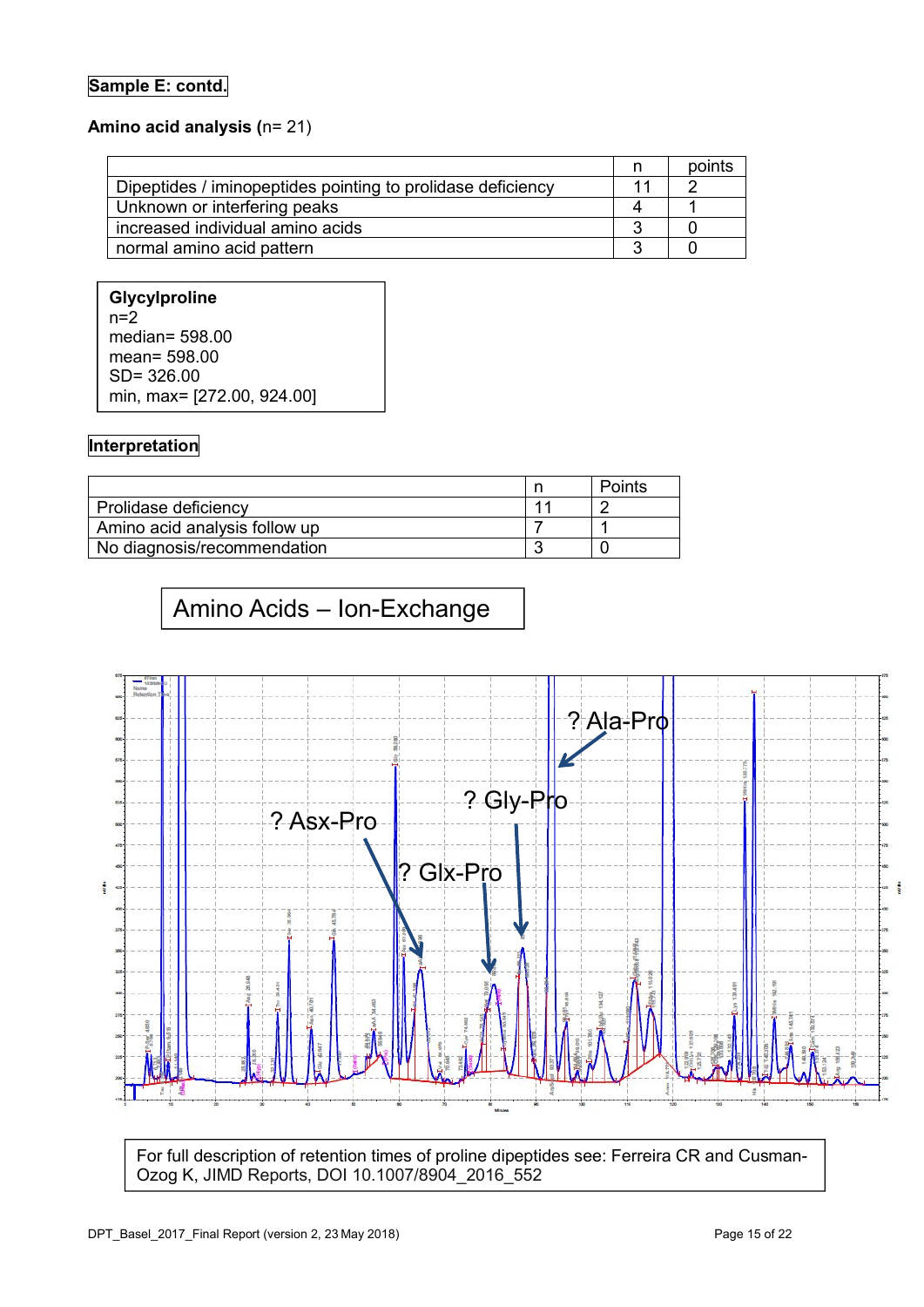#### **Sample F: Arginase deficiency, OMIM # 207800**

#### **Patient details provided:**

*Male child, 3 years of age with seizures, developmental delay and spastic paresis of lower extremities with failure to thrive. Sample collected at 10 years of age on treatment*

#### **Further information**

*.*

A male child, 3 years of age with seizures, developmental delay and spastic paresis of lower extremities with failure to thrive. Sample collected at 10 years of age on protein restriction. Plasma arginine was 800-900 umol/L, NH3 100-120 umol/L. A homozygous mutation in the arginase gene was confirmed (c.383A>G).

**Analytical performance***:*

The sample proved to be somewhat complex due to the rather undramatic elevation of arginine together with a clear increase of homocitrulline and orotic acid. Following input from the participants' DPT meeting and input from the second assessor elevated arginine received 1 point (17 labs) and increase of either homocitrulline (18 labs) or orotic acid (21 labs) was scored with 1 point.

#### **Interpretative proficiency:**

Arginase deficiency as first or second diagnosis (7 labs) scored 2 points. A diagnosis of triple H syndrome or other urea cycle defect with a recommendation to measure plasma amino acids (11 labs) was also scored with 2 points but triple H syndrome without amino acid analysis recommendation received one point (3 labs). This is because the diagnostic pattern in the two disorders is difficult to distinguish in urine. There is great variability of levels of metabolites and increased homocitrulline has been reported in arginase deficiency (see below). Only a few labs commented on the clinical features that are typical for arginase deficiency.

#### **Recommendations:**

The most important recommendation is to measure plasma amino acids (15 labs) and ammonia (8), certainly before proceeding to molecular genetic analysis but the latter was suggested by 4 labs.

#### **Overall impression:**

Overall proficiency was high at 93%.

#### *This sample was considered by the SAB not to be eligible for critical error.*

#### **Analytical Details**

**Creatinine** n=21 median= 5.88 mean= 5.78  $SD = 0.34$ min, max= [3.50, 6.34]

## **Spot tests**

Nitrites, tract (n=1) Protein, trace (n=2) **pH** n=11 median= 7.00 mean= 7.13  $SD = 0.10$ min, max= [7.00, 8.00]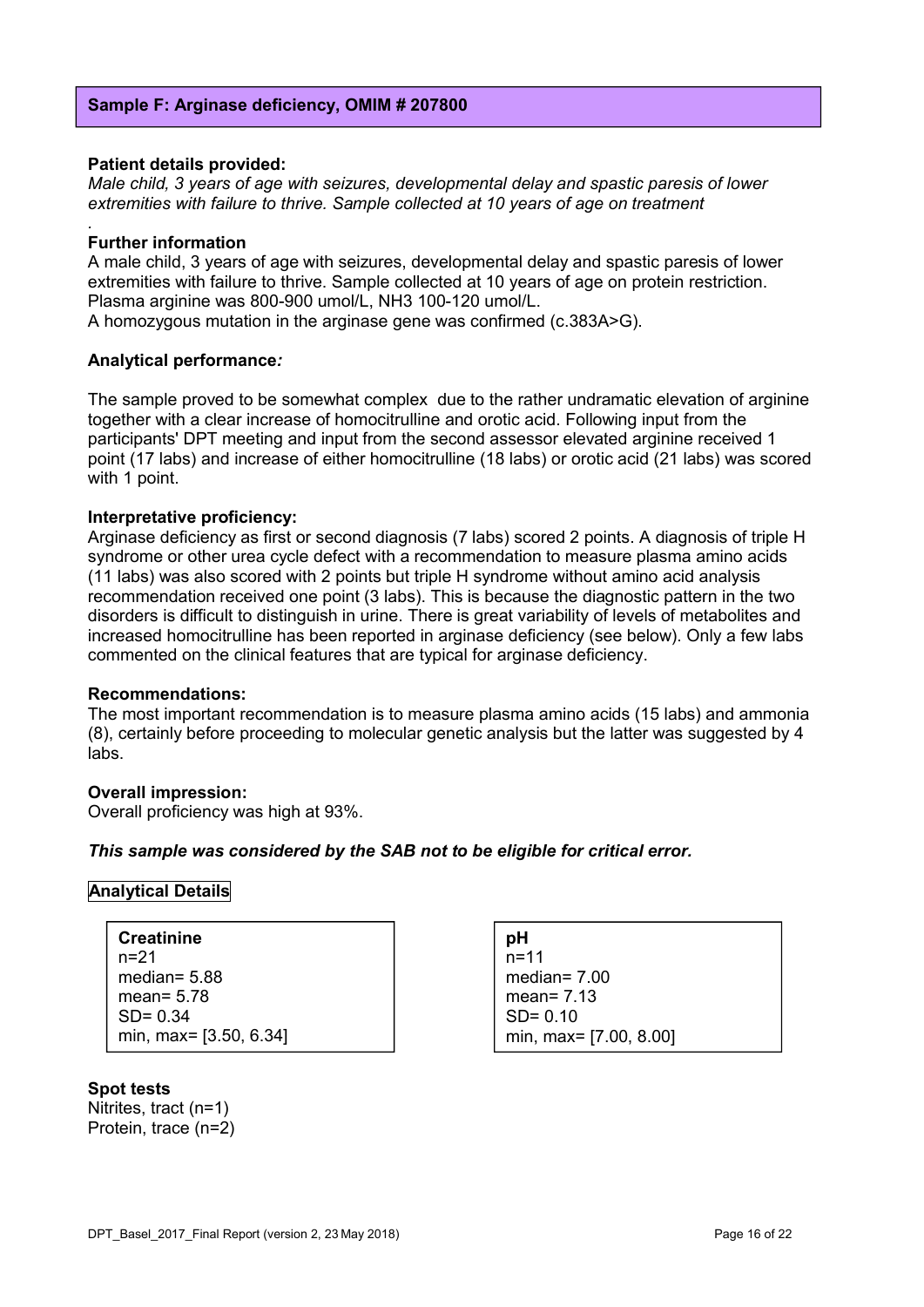## **Sample F: contd.**

#### **Amino acid analysis (**n= 21)

|                | points |
|----------------|--------|
| Arginine       |        |
| Homocitrulline | 4 *    |
| No abnormality |        |
|                |        |

\*1 point for homocitrulline or orotic acid

**Arginine**  $n=16$ median= 83.50 mean= 87.57 SD= 23.77 min, max= [53.00, 168.00]

**Ornithine** n=13 median= 11.40 mean= 17.86 SD= 21.50 min, max= [8.00, 92.00] **Homocitrulline** n=11 median= 145.00 mean= 214.08 SD= 222.94

min, max= [92.00, 910.00]

**Lysine** n=11 median= 160.28 mean= 177.28 SD= 59.26 min, max= [71.00, 323.00]

#### **Organic Acid, Purine/ Pyrimidine analysis**

|             | n<br>. . | points |
|-------------|----------|--------|
| Orotic acid | $\sim$   | $4*$   |

\*1 point for homocitrulline or orotic acid

| Orotic acid (Organic acids) |  |  |  |  |  |
|-----------------------------|--|--|--|--|--|
| n=8                         |  |  |  |  |  |
| median= $351.15$            |  |  |  |  |  |
| mean= 349.28                |  |  |  |  |  |
| $SD = 21102$                |  |  |  |  |  |
| min, max= [31.00, 803.00]   |  |  |  |  |  |

**Orotic acid (Purine/Pyrimidines)**  $n=4$ median= 394.90 mean= 394.20 SD= 80.49 min, max= [284.00, 503.00]

#### **Interpretation**

|                                                              | Points |
|--------------------------------------------------------------|--------|
| Arginase deficiency, first or second                         |        |
| Triple H syndrome /other UCD with amino acids recommended    |        |
| Triple H syndrome /other UCD without amino acids recommended |        |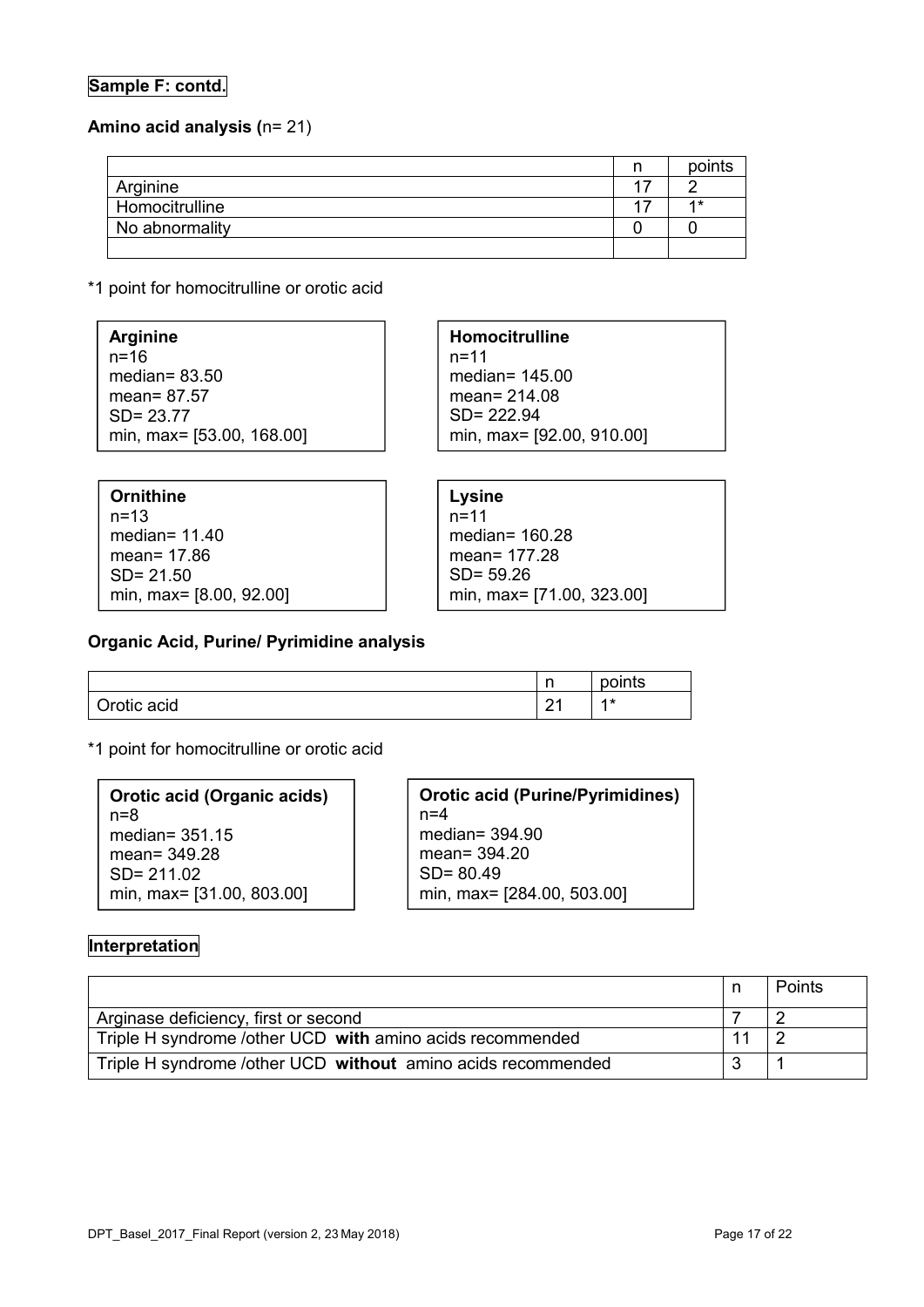

## **Homocitrulline in Hyperargininaemia**

Increased homocitrulline has been reported in arginase deficiency by Kato et al. (J. Inher. Metab. Dis. 11 (1988) 261-265). Homocitrulline is thought to be formed by carbamylation of lysine by ornithine transcabamylase when carbamoyl phosphate accumulates which must be the case in this condition, supported by the finding of increased orotic acid.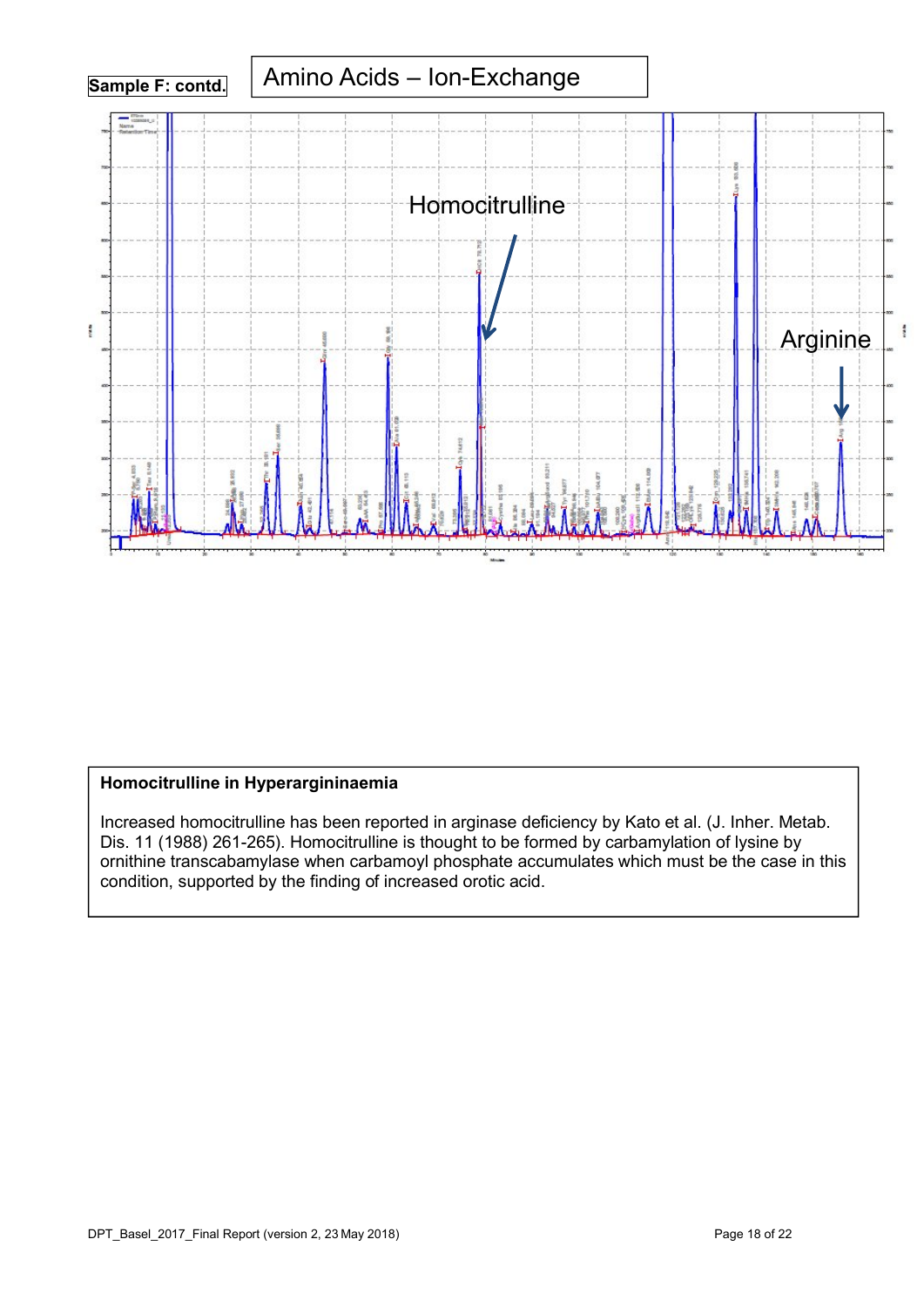# **8. Scores**

## **Overall proficiency**

| <b>Sample</b> | <b>Diagnosis</b>       | A(%) | 1(%) | total $(\%)$ |
|---------------|------------------------|------|------|--------------|
| A             | Citrullinaemia         | 98   | 98   | 98           |
| B             | Mevalonic aciduria     | 100  | 100  | 100          |
| C             | <b>APRT</b> deficiency | 48   | 62   | 55           |
| D             | No IEM                 | 88   | 62   | 75           |
| Е             | Prolidase deficiency   | 62   | 69   | 65           |
|               | Arginase deficiency    | 90   | 93   | 92           |

## **Total scores**

|                         |                         | <b>Survey 1</b>         |                         | <b>Survey 2</b>         |                         |                         |                   |        |
|-------------------------|-------------------------|-------------------------|-------------------------|-------------------------|-------------------------|-------------------------|-------------------|--------|
| Lab                     | $\blacktriangle$        | B                       | $\mathbf{C}$            | D                       | E                       | F                       | <b>Total</b>      | C not  |
| <b>No</b>               |                         |                         |                         |                         |                         |                         | <b>All scored</b> | scored |
| 1                       | 4                       | 4                       | $\overline{4}$          | 4                       | $\overline{\mathbf{4}}$ | $\overline{\mathbf{4}}$ | 24                | 20     |
| $\mathbf 2$             | 4                       | 4                       | 4                       | 3                       | $\mathbf{1}$            | 4                       | 20                | 16     |
| 3                       | $\overline{\mathbf{4}}$ | $\overline{\mathbf{4}}$ | $\mathbf{1}$            | 3                       | $\overline{4}$          | $\overline{\mathbf{4}}$ | 20                | 19     |
| $\overline{\mathbf{4}}$ | 4                       | 4                       | 4                       | $\overline{2}$          | $\overline{\mathbf{4}}$ | 3                       | 21                | 17     |
| 5                       | $\overline{4}$          | $\overline{4}$          | $\overline{4}$          | $\overline{2}$          | $\overline{4}$          | $\overline{2}$          | 20                | 16     |
| 6                       | $\overline{\mathbf{4}}$ | 4                       | 0                       | $\overline{\mathbf{4}}$ | 0                       | $\overline{\mathbf{4}}$ | 16                | 16     |
| $\overline{7}$          | $\overline{\mathbf{4}}$ | $\overline{4}$          | $\overline{1}$          | 3                       | $\overline{4}$          | $\overline{4}$          | 20                | 19     |
| 8                       | 3                       | 4                       | $\overline{0}$          | 4                       | $\mathbf{1}$            | 4                       | 16                | 16     |
| 9                       | $\overline{\mathbf{4}}$ | $\overline{4}$          | 0                       | $\overline{2}$          | $\overline{2}$          | $\overline{4}$          | 16                | 16     |
| 10                      | $\overline{\mathbf{4}}$ | 4                       | 0                       | 4                       | $\overline{\mathbf{4}}$ | $\overline{\mathbf{4}}$ | 20                | 20     |
| 11                      | 4                       | 4                       | $\mathbf{1}$            | $\overline{2}$          | $\mathbf{1}$            | $\overline{\mathbf{4}}$ | 16                | 15     |
| 12                      | $\overline{\mathbf{4}}$ | $\overline{4}$          | $\overline{4}$          | 4                       | $\overline{4}$          | $\overline{4}$          | 24                | 20     |
| 13                      | 4                       | $\overline{4}$          | $\overline{4}$          | $\overline{2}$          | $\overline{\mathbf{4}}$ | 3                       | 21                | 17     |
| 14                      | 4                       | 4                       | 4                       | 4                       | $\overline{\mathbf{4}}$ | 4                       | 24                | 20     |
| 15                      | $\overline{4}$          | $\overline{\mathbf{4}}$ | $\overline{1}$          | $\overline{2}$          | $\overline{1}$          | $\overline{\mathbf{4}}$ | 16                | 15     |
| 16                      | 4                       | 4                       | $\overline{\mathbf{4}}$ | 4                       | $\overline{2}$          | 4                       | 22                | 18     |
| 17                      | $\overline{\mathbf{4}}$ | $\overline{4}$          | $\overline{4}$          | $\mathbf{1}$            | $\overline{2}$          | $\overline{4}$          | 19                | 15     |
| 18                      | 4                       | 4                       | $\mathbf{1}$            | 3                       | $\overline{\mathbf{4}}$ | 4                       | 20                | 19     |
| 19                      | 4                       | 4                       | 0                       | 4                       | 0                       | $\overline{2}$          | 14                | 14     |
| 20                      | $\overline{\mathbf{4}}$ | $\overline{\mathbf{4}}$ | $\overline{1}$          | 4                       | $\overline{1}$          | $\overline{3}$          | 17                | 16     |
| 21                      | 3                       | 4                       | 4                       | $\overline{2}$          | $\overline{\mathbf{4}}$ | 4                       | 21                | 17     |

The scores proposed by us were evaluated by a second advisor and confirmed at the Scientific Advisory Board meeting in November 2016. At this meeting the cut off point for satisfactory performance was set (see below). Labs failing to reach this mark or making a critical error will receive a performance advice letter.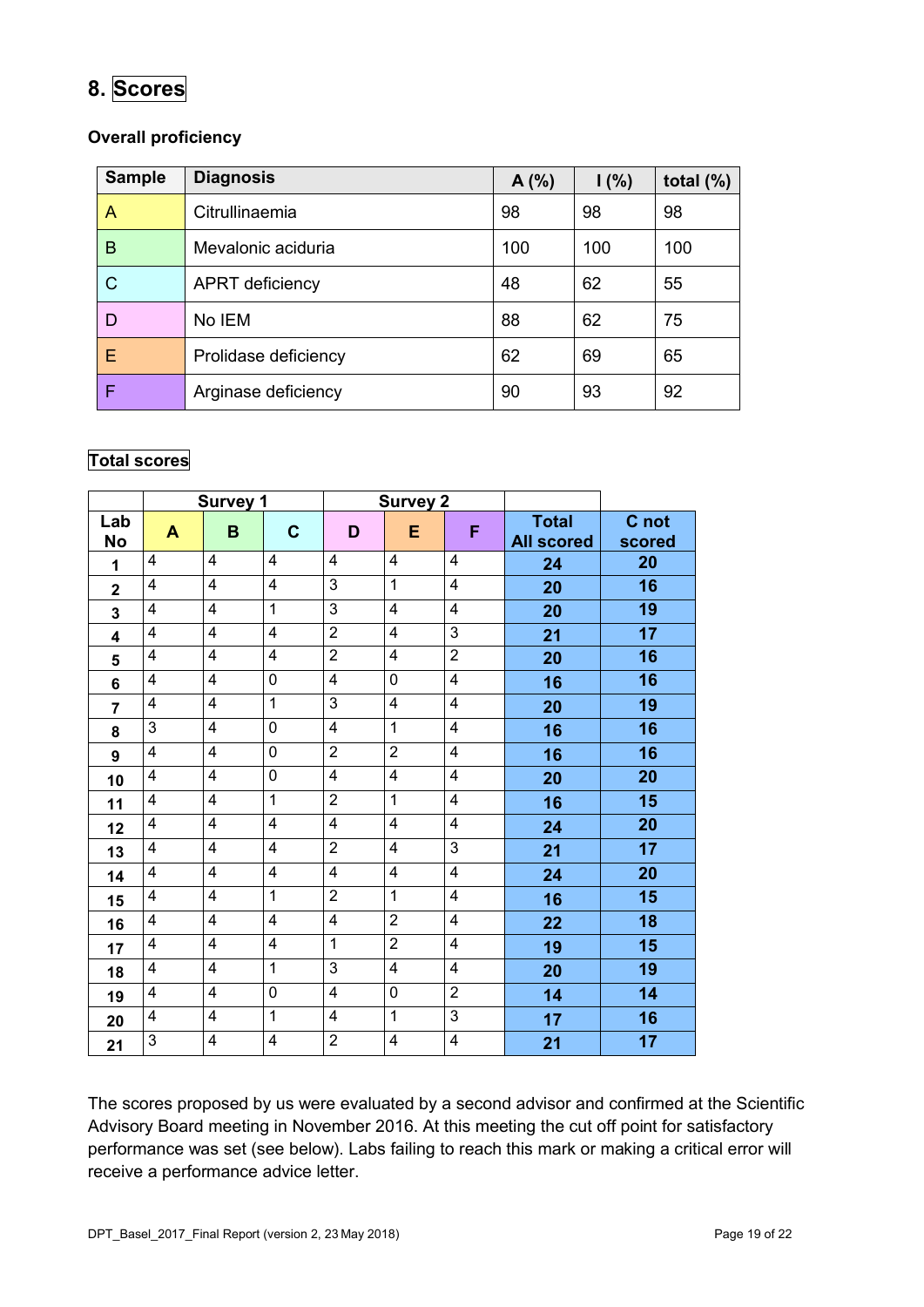# Detailed Scores: A,B,C

| Lab             |                | <b>Sample A</b>       |                         |                | <b>Sample B</b>           |                |                | Sample C               |                          |                  |  |
|-----------------|----------------|-----------------------|-------------------------|----------------|---------------------------|----------------|----------------|------------------------|--------------------------|------------------|--|
| no              |                | <b>Citrullinaemia</b> |                         |                | <b>Mevalonic aciduria</b> |                |                | <b>APRT deficiency</b> |                          |                  |  |
|                 | A              |                       | <b>Total</b>            | A              |                           | <b>Total</b>   | A              |                        | <b>Total</b>             | <b>Total</b>     |  |
| 1               | $\overline{2}$ | $\overline{2}$        | $\overline{4}$          | $\overline{2}$ | $\overline{2}$            | $\overline{4}$ | $\overline{2}$ | $\overline{2}$         | $\overline{4}$           | 12               |  |
| $\overline{2}$  | $\overline{2}$ | $\overline{2}$        | $\overline{4}$          | $\overline{2}$ | $\overline{2}$            | $\overline{4}$ | $\overline{2}$ | $\overline{2}$         | $\overline{\mathcal{A}}$ | 12               |  |
| 3               | $\overline{2}$ | $\overline{2}$        | $\overline{4}$          | $\overline{2}$ | $\overline{2}$            | $\overline{4}$ | $\mathbf 0$    | $\mathbf{1}$           | $\overline{1}$           | 9                |  |
| 4               | $\overline{2}$ | $\overline{2}$        | $\overline{4}$          | $\overline{2}$ | $\overline{2}$            | $\overline{4}$ | $\overline{2}$ | $\overline{2}$         | $\overline{4}$           | 12               |  |
| 5               | $\overline{2}$ | $\overline{2}$        | $\overline{4}$          | $\overline{2}$ | $\overline{2}$            | $\overline{4}$ | $\overline{2}$ | $\overline{2}$         | $\overline{4}$           | 12               |  |
| $6\phantom{1}6$ | $\overline{2}$ | $\overline{2}$        | $\overline{4}$          | $\overline{2}$ | $\overline{2}$            | $\overline{4}$ | $\mathbf 0$    | 0                      | $\overline{0}$           | 8                |  |
| $\overline{7}$  | $\overline{2}$ | $\overline{2}$        | $\overline{4}$          | $\overline{2}$ | $\overline{2}$            | $\overline{4}$ | $\mathbf 0$    | $\mathbf{1}$           | $\overline{1}$           | $\boldsymbol{9}$ |  |
| 8               | 1              | $\overline{2}$        | 3                       | $\overline{2}$ | $\overline{2}$            | $\overline{4}$ | $\mathbf 0$    | 0                      | $\overline{0}$           | $\overline{7}$   |  |
| 9               | $\overline{2}$ | $\overline{2}$        | $\overline{\mathbf{4}}$ | $\overline{2}$ | $\overline{2}$            | $\overline{4}$ | $\mathbf 0$    | 0                      | $\overline{0}$           | 8                |  |
| 10              | $\overline{2}$ | $\overline{2}$        | $\overline{4}$          | $\overline{2}$ | $\overline{2}$            | $\overline{4}$ | $\mathbf 0$    | $\overline{0}$         | $\overline{0}$           | 8                |  |
| 11              | $\overline{2}$ | $\overline{2}$        | $\overline{4}$          | $\overline{2}$ | $\overline{2}$            | $\overline{4}$ | $\mathbf 0$    | $\mathbf{1}$           | $\overline{1}$           | $\boldsymbol{9}$ |  |
| 12              | $\overline{2}$ | $\overline{2}$        | $\overline{4}$          | $\overline{2}$ | $\overline{2}$            | $\overline{4}$ | $\overline{2}$ | $\overline{2}$         | 4                        | 12               |  |
| 13              | $\overline{2}$ | $\overline{2}$        | $\overline{4}$          | $\overline{2}$ | $\overline{2}$            | $\overline{4}$ | $\overline{2}$ | $\overline{2}$         | $\overline{4}$           | 12               |  |
| 14              | $\overline{2}$ | $\overline{2}$        | $\overline{4}$          | $\overline{2}$ | $\overline{2}$            | $\overline{4}$ | $\overline{2}$ | $\overline{2}$         | $\overline{4}$           | 12               |  |
| 15              | $\overline{2}$ | $\overline{2}$        | $\overline{4}$          | $\overline{2}$ | $\overline{2}$            | $\overline{4}$ | $\overline{0}$ | $\mathbf{1}$           | $\overline{1}$           | 9                |  |
| 16              | $\overline{2}$ | $\overline{2}$        | $\overline{\mathbf{4}}$ | $\overline{2}$ | $\overline{2}$            | $\overline{4}$ | $\overline{2}$ | $\overline{2}$         | $\overline{4}$           | 12               |  |
| 17              | $\overline{2}$ | $\overline{2}$        | $\overline{4}$          | $\overline{2}$ | $\overline{2}$            | $\overline{4}$ | $\overline{2}$ | $\overline{2}$         | $\overline{4}$           | 12               |  |
| 18              | $\overline{2}$ | $\overline{2}$        | $\overline{4}$          | $\overline{2}$ | $\overline{2}$            | $\overline{4}$ | $\mathbf 0$    | 1                      | $\overline{1}$           | $\boldsymbol{9}$ |  |
| 19              | $\overline{2}$ | $\overline{2}$        | $\overline{\mathbf{4}}$ | $\overline{2}$ | $\overline{2}$            | $\overline{4}$ | 0              | 0                      | 0                        | 8                |  |
| 20              | $\overline{2}$ | $\overline{2}$        | $\overline{4}$          | $\overline{2}$ | $\overline{2}$            | $\overline{4}$ | $\mathbf 0$    | $\overline{1}$         | $\overline{1}$           | $\boldsymbol{9}$ |  |
| 21              | $\overline{2}$ | 1                     | 3                       | $\overline{2}$ | $\overline{2}$            | $\overline{4}$ | $\overline{2}$ | $\overline{2}$         | $\overline{4}$           | 11               |  |
| ratio           | 41/42          | 41/42                 | 82/84                   | 42/42          | 42/42                     | 84/84          | 20/42          | 26/42                  | 46/84                    |                  |  |
| %               | 98%            | 98%                   | 98%                     | 100%           | 100%                      | 100%           | 48%            | 62%                    | 55%                      |                  |  |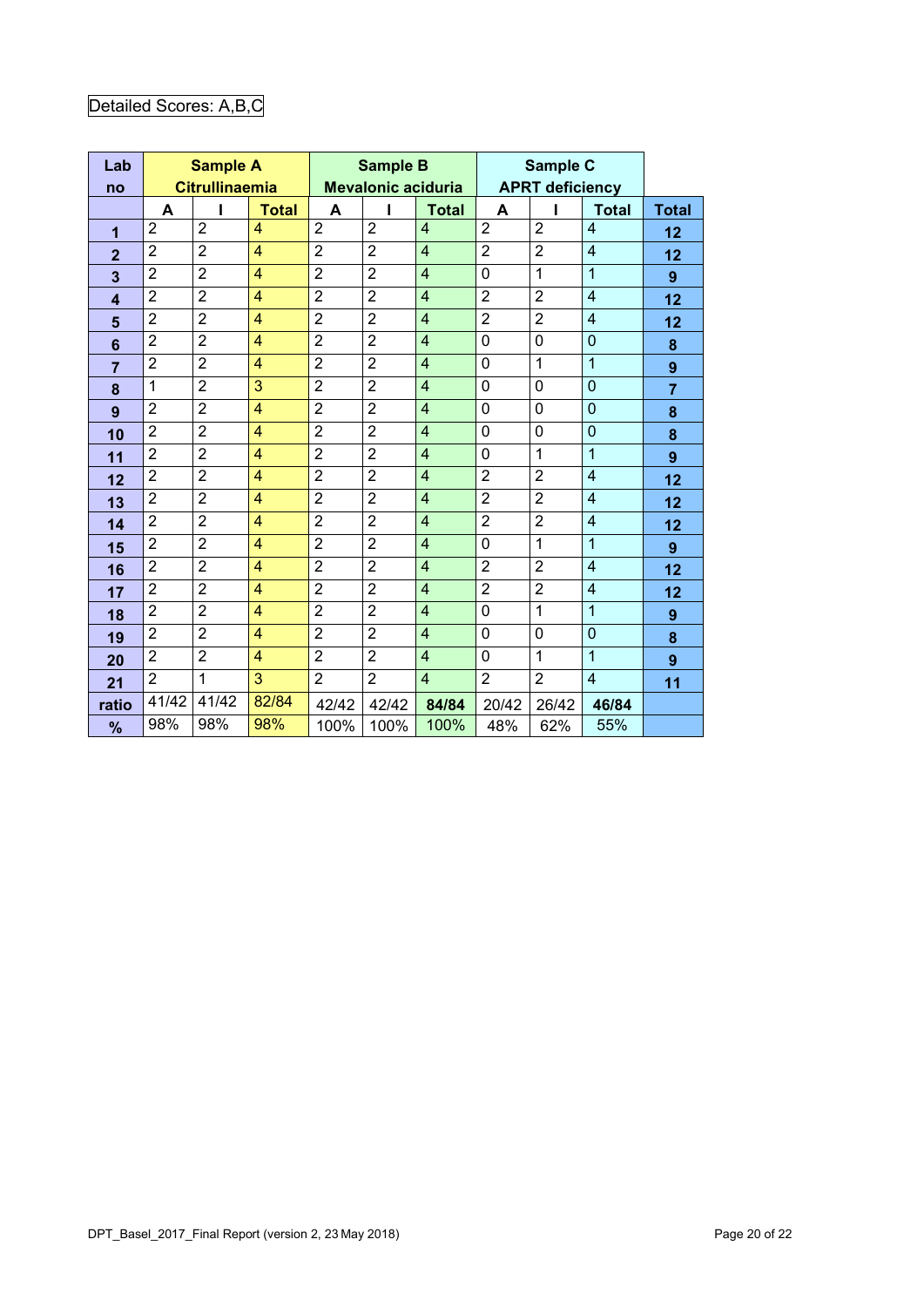| Lab<br>no        |                | <b>Sample D</b><br><b>No IEM</b> |                |                | <b>Sample E</b><br>Prolidase def. |                         |                | <b>Sample F</b><br>Arginase def. |                |                  |
|------------------|----------------|----------------------------------|----------------|----------------|-----------------------------------|-------------------------|----------------|----------------------------------|----------------|------------------|
|                  | A              |                                  | <b>Total</b>   | A              | ı                                 | <b>Total</b>            | A              | ı                                | <b>Total</b>   | <b>Total</b>     |
| 1                | $\overline{2}$ | $\overline{2}$                   | $\overline{4}$ | $\overline{2}$ | $\overline{2}$                    | $\overline{4}$          | $\overline{2}$ | $\overline{2}$                   | $\overline{4}$ | 12               |
| $\overline{2}$   | $\overline{2}$ | 1                                | 3              | 0              | $\mathbf{1}$                      | $\overline{1}$          | $\overline{2}$ | $\overline{2}$                   | $\overline{4}$ | 8                |
| 3                | $\overline{2}$ | 1                                | 3              | $\overline{2}$ | $\overline{2}$                    | $\overline{4}$          | $\overline{2}$ | $\overline{2}$                   | $\overline{4}$ | 11               |
| $\boldsymbol{4}$ | 1              | 1                                | $\overline{2}$ | $\overline{2}$ | $\overline{2}$                    | $\overline{4}$          | $\mathbf{1}$   | $\overline{2}$                   | 3              | $\boldsymbol{9}$ |
| 5                | $\overline{2}$ | 0                                | $\overline{2}$ | $\overline{2}$ | $\overline{2}$                    | 4                       | $\mathbf{1}$   | 1                                | $\overline{2}$ | 8                |
| 6                | $\overline{2}$ | $\overline{2}$                   | $\overline{4}$ | 0              | 0                                 | $\overline{0}$          | $\overline{2}$ | $\overline{2}$                   | $\overline{4}$ | 8                |
| $\overline{7}$   | $\overline{2}$ | 1                                | 3              | $\overline{2}$ | $\overline{2}$                    | 4                       | $\overline{2}$ | $\overline{2}$                   | $\overline{4}$ | 11               |
| 8                | $\overline{2}$ | $\overline{2}$                   | $\overline{4}$ | 0              | $\mathbf{1}$                      | 1                       | $\overline{2}$ | $\overline{2}$                   | $\overline{4}$ | 9                |
| 9                | 1              | 1                                | $\overline{2}$ | $\mathbf{1}$   | $\mathbf{1}$                      | $\overline{2}$          | $\overline{2}$ | $\overline{2}$                   | $\overline{4}$ | 8                |
| 10               | $\overline{2}$ | $\overline{2}$                   | $\overline{4}$ | $\overline{2}$ | $\overline{2}$                    | $\overline{4}$          | $\overline{2}$ | $\overline{2}$                   | $\overline{4}$ | 12               |
| 11               | $\overline{2}$ | $\mathbf{0}$                     | $\overline{2}$ | 0              | $\overline{1}$                    | $\overline{1}$          | $\overline{2}$ | $\overline{2}$                   | $\overline{4}$ | $\overline{7}$   |
| 12               | $\overline{2}$ | $\overline{2}$                   | $\overline{4}$ | $\overline{2}$ | $\overline{2}$                    | $\overline{4}$          | $\overline{2}$ | $\overline{2}$                   | $\overline{4}$ | 12               |
| 13               | $\overline{2}$ | 0                                | $\overline{2}$ | $\overline{2}$ | $\overline{2}$                    | $\overline{4}$          | $\overline{2}$ | 1                                | 3              | 9                |
| 14               | $\overline{2}$ | $\overline{2}$                   | $\overline{4}$ | $\overline{2}$ | $\overline{2}$                    | $\overline{4}$          | $\overline{2}$ | $\overline{2}$                   | $\overline{4}$ | 12               |
| 15               | 1              | 1                                | $\overline{2}$ | 0              | $\mathbf{1}$                      | 1                       | $\overline{2}$ | $\overline{2}$                   | $\overline{4}$ | $\overline{7}$   |
| 16               | $\overline{2}$ | $\overline{2}$                   | $\overline{4}$ | $\mathbf{1}$   | $\mathbf{1}$                      | $\overline{2}$          | $\overline{2}$ | $\overline{2}$                   | $\overline{4}$ | 10               |
| 17               | 1              | 0                                | 1              | $\mathbf 1$    | $\mathbf{1}$                      | $\overline{2}$          | $\overline{2}$ | $\overline{2}$                   | $\overline{4}$ | $\overline{7}$   |
| 18               | $\overline{2}$ | 1                                | 3              | $\overline{2}$ | $\overline{2}$                    | 4                       | $\overline{2}$ | $\overline{2}$                   | $\overline{4}$ | 11               |
| 19               | $\overline{2}$ | $\overline{2}$                   | $\overline{4}$ | 0              | 0                                 | $\overline{0}$          | $\mathbf{1}$   | 1                                | $\overline{2}$ | 6                |
| 20               | $\overline{2}$ | $\overline{2}$                   | $\overline{4}$ | $\mathbf{1}$   | $\mathbf 0$                       | $\overline{1}$          | $\mathbf{1}$   | $\overline{2}$                   | 3              | 8                |
| 21               | 1              | 1                                | $\overline{2}$ | $\overline{2}$ | $\overline{2}$                    | $\overline{\mathbf{4}}$ | $\overline{2}$ | $\overline{2}$                   | $\overline{4}$ | 10               |

**ratio** 37/42 26/42 **63/84** 26/42 29/42 **55/84** 38/42 39/42 **77/84 %** 88% 62% 75% 62% 69% 65% 90% 93% 92%

## Detailed Scores: D,E,F

## **9. Assessment of performance**

The Scientific Advisory Board of ERNDIM sets the level of good performance within a proficiency scheme. Letters of support to those laboratories with clear poor performance will be issued. The level for satisfactory performance for this year was set at the SAB meeting in November. A special meeting of scientific advisors took place in November 2012 to consider how to harmonise scoring within all our qualitative schemes and the question of introducing critical errors in our schemes. Here it was decided to incorporate recommendations into interpretation giving a 2 plus 2 scoring system. Also the concept of **critical error** was introduced in 2014**.** Thus labs failing to make a correct diagnosis of a sample considered as eligible for this category will be deemed not to have reached a satisfactory performance even if their total points for the year exceed the limit set at the SAB.

**For 2017** samples **A and B** qualified as possible critical error.

Sample C was judged to be educational and its scores were not included in assessment of overall performance. Thus the level set for **satisfactory performance is twelve points** and below this is evaluated as unsatisfactory.

**Note to educational samples**: Samples may be classed as 'educational' in exceptional cases, e.g. when the metabolite pattern in a sample is particularly challenging and diagnosis is hard to reach or when non-standard methods are required. The Scientific Advisory Board decides whether a sample is classed as educational. When a sample, that has been classed as educational in an earlier survey, is circulated again it will be scored routinely and cannot be educational for a second time.